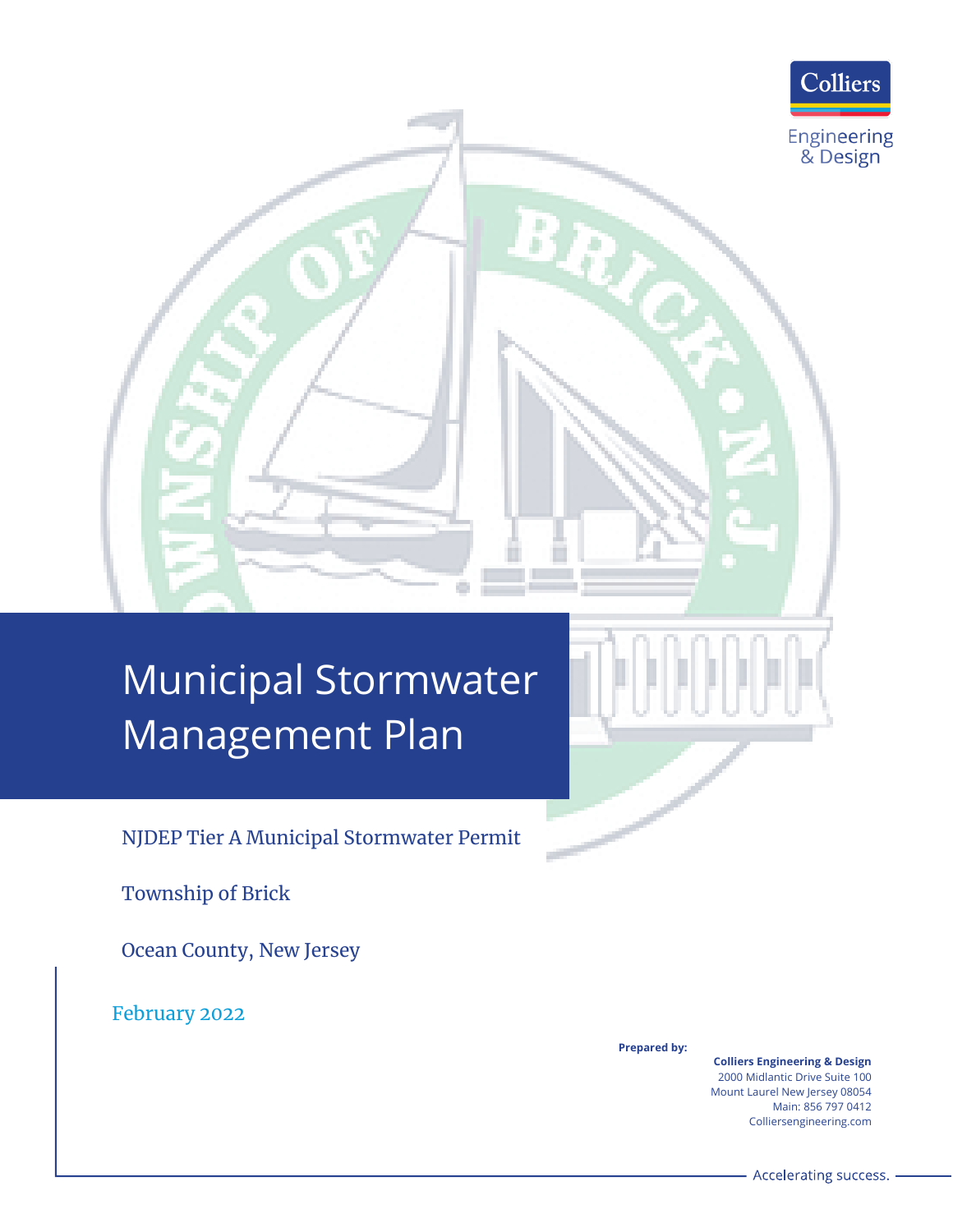

## Table of Contents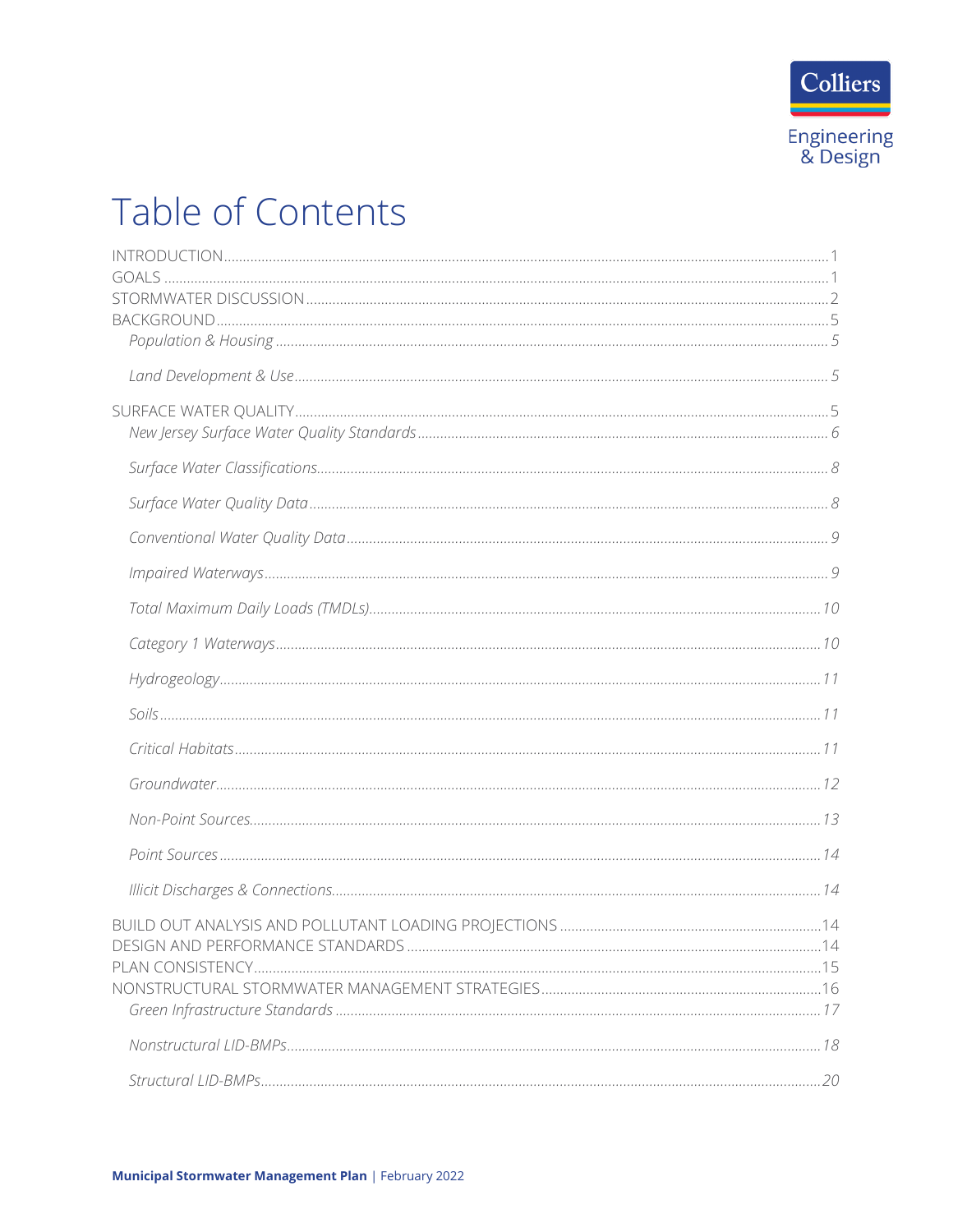# Colliers

Engineering<br>& Design

## **Appendices**

|                       | $C-1$ : | <b>Township of Brick Waterways Map</b>                            |
|-----------------------|---------|-------------------------------------------------------------------|
|                       | $C-2$ : | <b>USGS Quadrangle Map - Bristol and Trenton West Quadrangles</b> |
|                       | $C-3:$  | <b>Township of Brick Groundwater Recharge Map</b>                 |
|                       | $C-4$ : | <b>Township of Brick Wellhead Protection Areas Map</b>            |
|                       | $C-5$ : | <b>Township of Brick Land Use/Land Cover Map</b>                  |
|                       | $C-6$ : | <b>Township of Brick HUC 14's Map</b>                             |
|                       | $C-7:$  | <b>Township of Brick Zoning Map</b>                               |
|                       | $C-8$ : | <b>Township of Brick Wetlands and Water Map</b>                   |
|                       | $C-9$ : | <b>Township of Brick Drainage System Maintenance Map</b>          |
| <b>List of Tables</b> |         |                                                                   |
|                       |         | Table C-1: Build-Out Calculations for HUC 14s                     |

 **Table C-2: Pollutant Loads by Land Cover**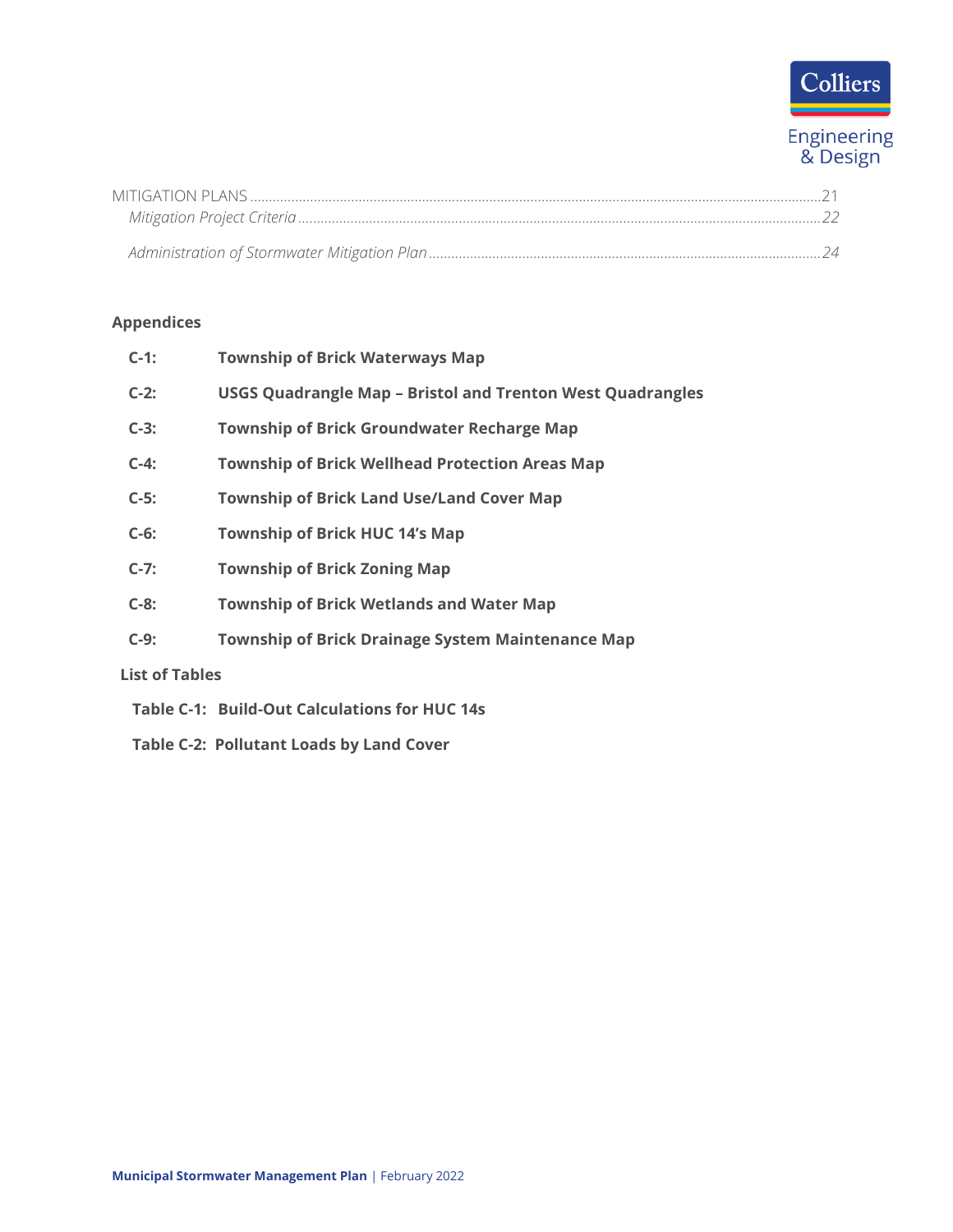

## <span id="page-3-0"></span>INTRODUCTION

This Municipal Stormwater Management Plan (MSWMP) provides strategies for the Township of Brick to address stormwater-related impacts. The creation of this plan is required by N.J.A.C. 7:14A-25 Municipal Stormwater Regulations. The contents and format are consistent with the requirements of N.J.A.C. 7:8 Municipal Stormwater Management Rules. The plan provides the options and strategies available to improve the management of stormwater throughout the Township of Brick. The plan addresses groundwater recharge, stormwater quantity, and stormwater quality impacts by incorporating stormwater design and performance standards for new major development, defined as projects that disturb one or more acres of land. The standards and practices provided within are intended to minimize the adverse impact of stormwater runoff on water quality and quantity and the loss of groundwater recharge that provides base flow in receiving water bodies. The plan describes long-term operation and maintenance measures for existing and future stormwater facilities.

The MSWMP goes hand in hand with the Township's SPPP, or Stormwater Pollution Prevention Plan. An SPPP's purpose is to outline potential sources of pollution and establish ways to minimize and/or eliminate the exposure of these pollutant sources into the stormwater management system(s). The MSWMP and SPPP work together to satisfy their goals in not only minimizing flooding, reducing erosion, and maintaining groundwater recharge while keeping out pollutants, but together are responsible for the wholistic management, review, and maintenance of the overall municipal stormwater system.

A "build-out" analysis has been included in this plan based upon existing zoning and land available for development. This plan also addresses the review and update of the Township of Brick Master Plan, existing ordinances, and other related planning documents to allow for project designs that include low impact development techniques and green infrastructure standards. Finally, a mitigation plan will identify the required strategies to offset the impact created by granting a waiver, variance, or exemption of the design and performance standards as set by this plan. As part of the mitigation section of the stormwater plan, specific stormwater management measures are identified to lessen the impact of existing development.

### <span id="page-3-1"></span>GOALS

The goals of this MSWMP are to:

- Reduce flood damage, including damage to life and property;
- Minimize, to the extent practical, any increase in stormwater runoff from any new development;
- Reduce soil erosion from any development or construction project;
- Assure the adequacy of existing and proposed culverts and bridges, and other in-stream structures;
- Maintain groundwater recharge;
- Prevent, to the greatest extent feasible, an increase in nonpoint pollution;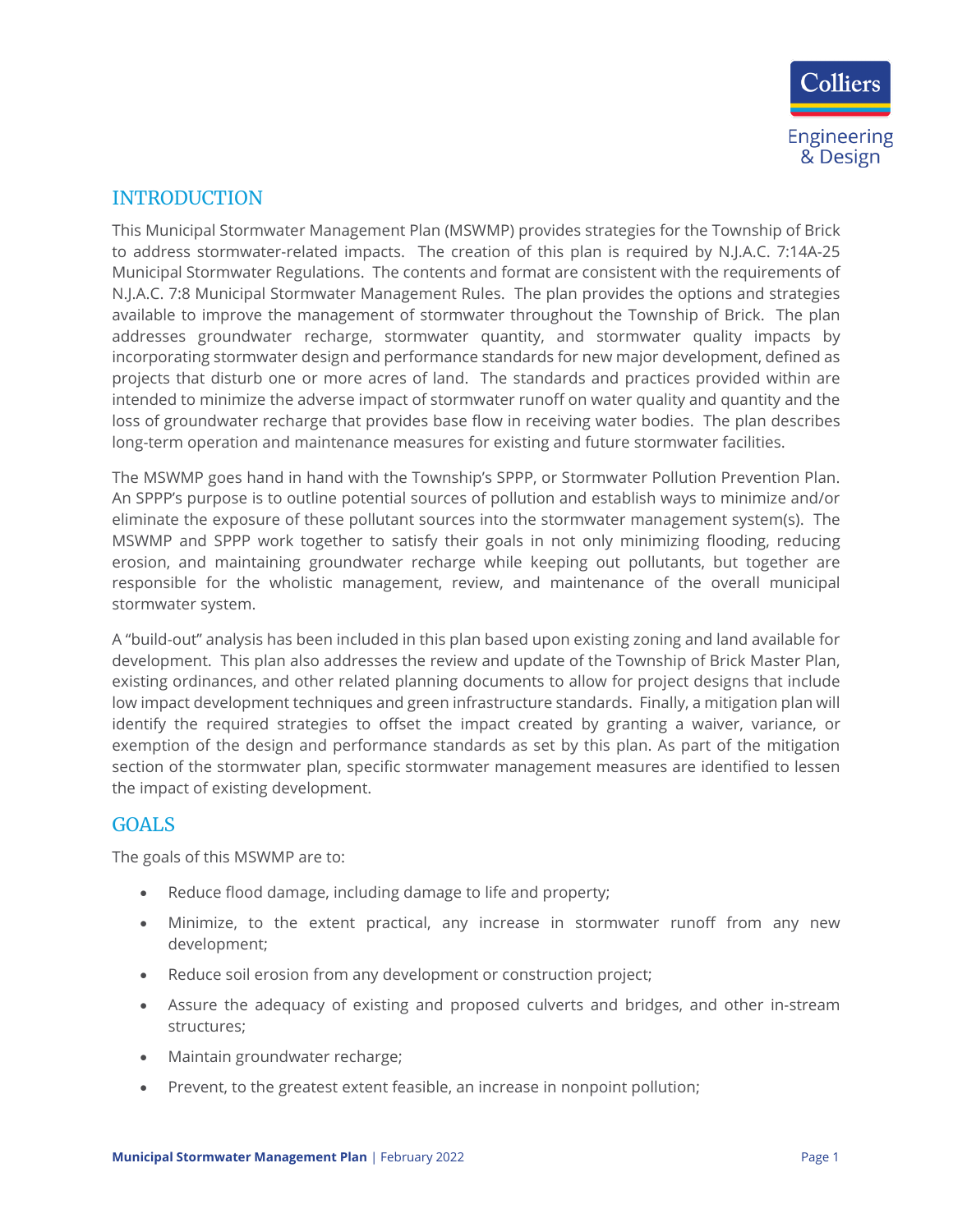

- The maintenance of surface waters to ensure their biological and stormwater management functions, including the restoration, enhancement, and maintenance of their chemical, physical, and biological integrity, in order to protect public health and safeguard aquatic life; the preservation of their scenic and ecological values; and the enhancement of their domestic, municipal, recreational, industrial, and other uses.
- Maintain the integrity of stream channels for their biological functions as well as for drainage;
- Protect public safety through the proper design and operation of stormwater basins.

To achieve these goals, this plan outlines specific stormwater design and performance standards for new development. Additionally, the plan proposes stormwater management controls to address impacts from existing development. Preventative and corrective maintenance strategies included in the plan to ensure long-term effectiveness of stormwater management facilities. The plan also outlines safety standards for stormwater infrastructure to be implemented to protect public safety.

### <span id="page-4-0"></span>STORMWATER DISCUSSION

Water moves continuously through the hydrologic or water cycle (see Figure 3). Water evaporates from water bodies and the earth's surface and transpires from vegetation into the atmosphere (these components of the water cycle are jointly referred to as evapotranspiration). Water vapor in the

atmosphere condenses to form clouds which produce precipitation that falls to the earth's surface. A small percentage of this precipitation falls over the land and runs off into streams and lakes flowing to the oceans.



*Figure 3: The Hydrologic Cycle Source: United States Geological Survey*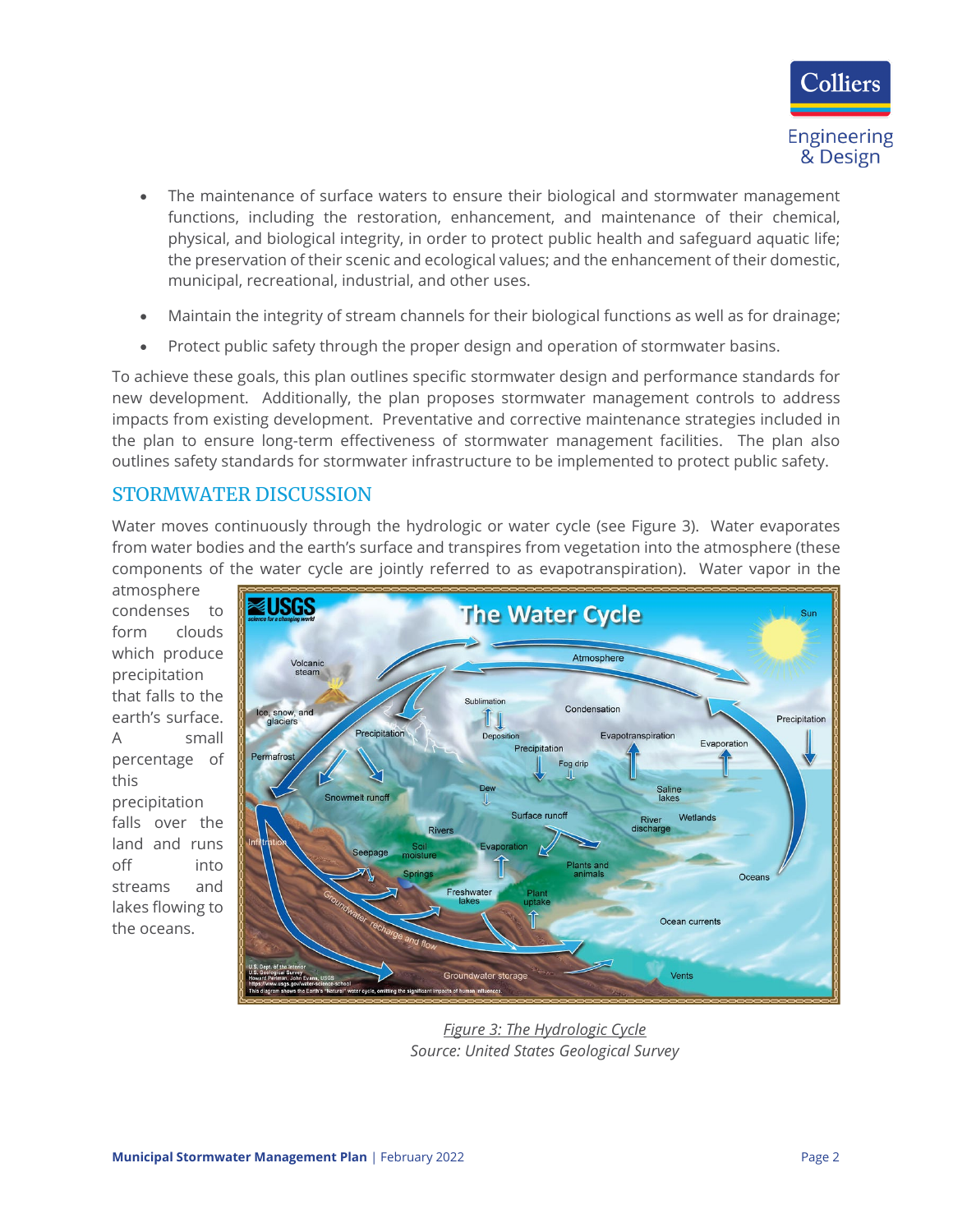



However, most of the precipitation that falls on land surfaces infiltrates into the ground (see Figure 4), where it either recharges shallow groundwater table aquifers and discharges to streams and springs, sustaining their base flow, or seeps into deeper confined aquifers, where it is stored for long periods and discharges regionally (see Figure 5). Human activities and development of the land can interfere with the natural water cycle, and in doing so, impact a watershed in many ways.



*Figure 5: Deep Groundwater Discharge Source: Spokane Aquifer Joint Board*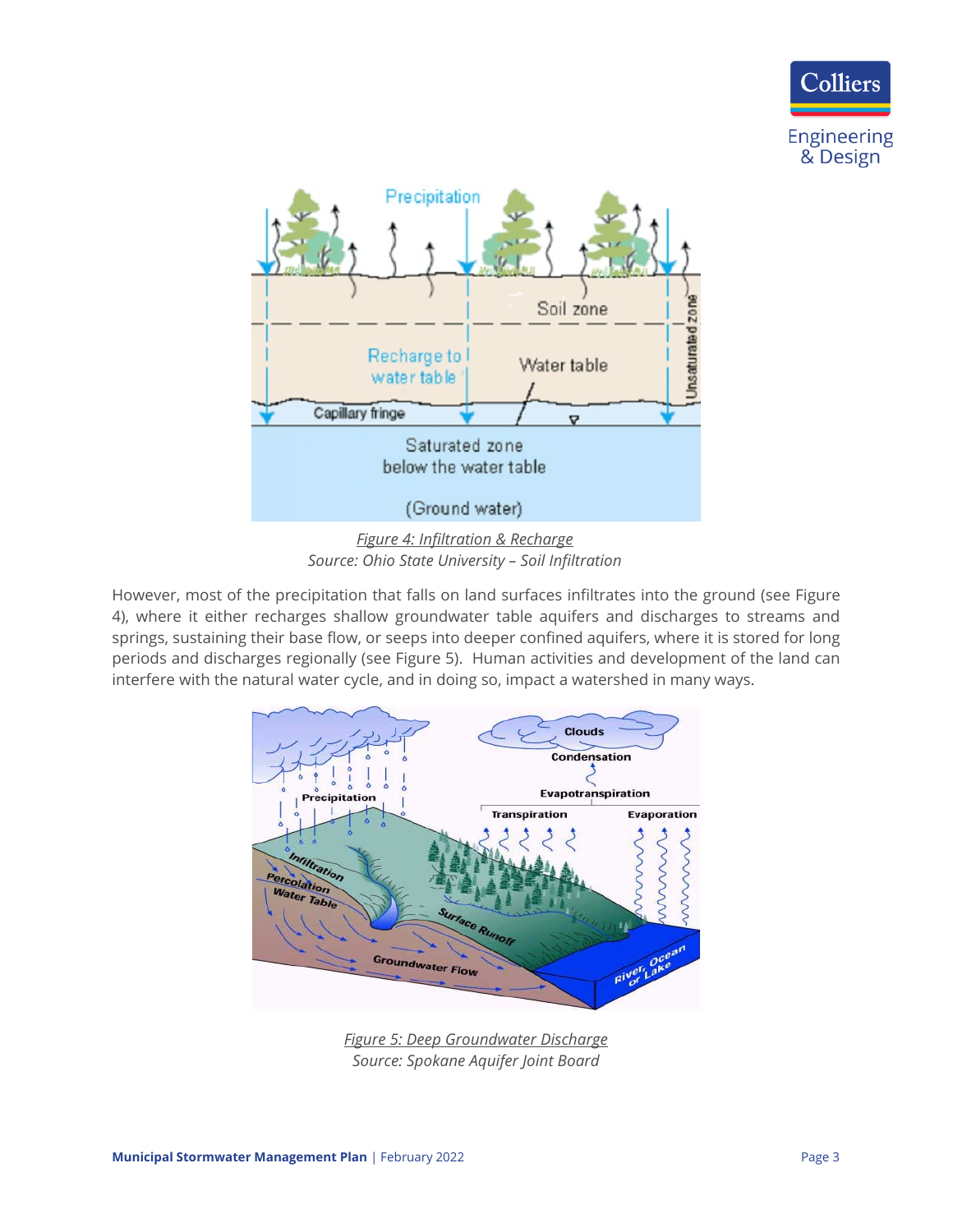

Development can remove beneficial vegetation; replacing it with lawns or impervious cover, thus reducing evapotranspiration and infiltration. Clearing and grading removes depressions that store rainfall and encourage infiltration. Construction activities can also compact the soil and diminish infiltration, resulting in increased volumes and rates of stormwater runoff.

Conversely, increased impervious areas that are connected to each other through gutters, channels, and storm sewers transport runoff more quickly than natural areas. Shortening runoff travel time

increases the rainfall-runoff response in the watershed, causing flow in downstream waterways to reach peak rates faster and water levels to increase above natural conditions. These conditions aggravate downstream flooding and erosion and increase the quantity of sediment in stream flow and deposited in stream channels. Impervious areas and storm sewers reduce the potential for surface vegetation to filter and remove pollutants from runoff.

Increased impervious area from land development can also decrease infiltration (Figure 6), and in turn, reduce stream base flow and groundwater recharge. Reductions in stream base flow can dry up habitat in stream channels and adjacent wetlands, and in so doing, adversely impact the health of important biological



*Figure 6: Impervious Surface & Infiltration Source: NRCS*

communities that reside in or depend upon these stream channels and wetlands. Increased impervious area can also increase peak stream flow, channel erosion, and sedimentation and thus can destroy aquatic habitat.

Land development can result in the addition and accumulation of pollutants on the land surface. Runoff and infiltration can mobilize and transport these pollutants to groundwater and streams. Surfaces and cleared areas within a development can receive a variety of pollutants from the atmosphere and from runoff over land surfaces that mobilizes fertilizers, animal wastes, and leakage and corrosion from vehicles. The pollutants may include suspended and dissolved solids containing metals, nutrients and other inorganic compounds; hydrocarbons, pesticides, herbicides and other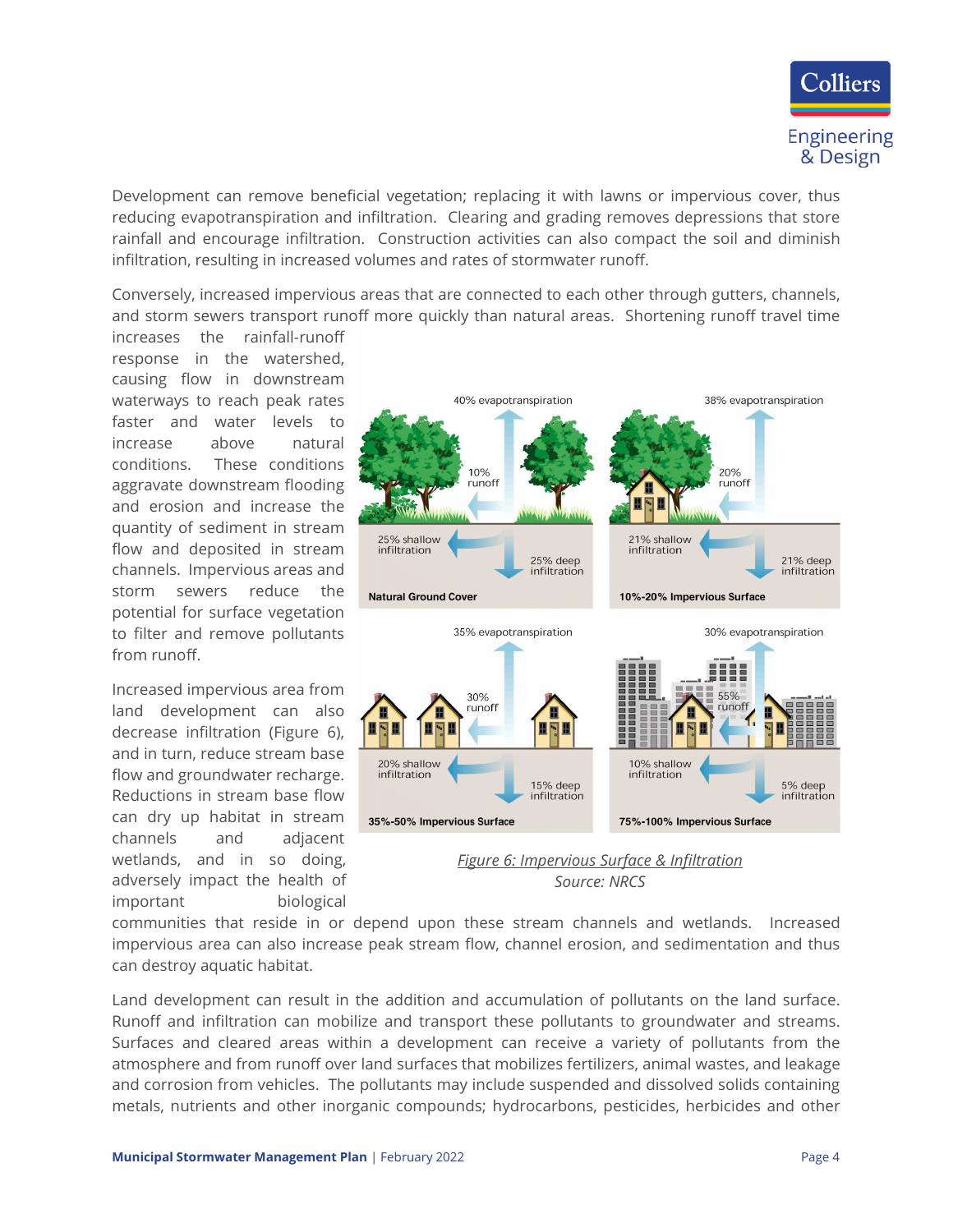

organic compounds; and pathogens--all of which can become mobilized by precipitation falling on the land.

Land development can also adversely affect water quality and stream biota in subtle ways. Runoff stored in detention or retention basins can become heated, raising the temperature of the downstream waterway and adversely affecting cold water aquatic species, such as trout, and by providing conditions that support unwanted aquatic species. Additionally, development may remove trees along streams or cause stream bank instability that undermines nearby trees. These trees are valuable because they provide shade that maintains cooler water temperatures and increased dissolved oxygen levels during critical summer periods. Trees also help stabilize stream banks, preventing bank erosion, and their leaf litter provides habitat and food for aquatic communities.

### <span id="page-7-0"></span>BACKGROUND

The Township of Brick encompasses 32.22 square miles in the northeastern part of Ocean County, New Jersey, not including the Metedeconk & Manasquan Rivers or Barnegat Bay. The predominant land use throughout the Township is residential. The existing land use map is depicted in Appendix C-5. The various zoning districts found in the Township and the current zoning map is shown in Appendix C-7.

Appendix C-5 illustrates the land use of the Township of Brick and Appendix C-2 identifies the topography as depicted on the USGS 7.5 Minute Quadrangle Maps.

#### <span id="page-7-1"></span>**Population & Housing**

According to the 2020 Census, the Township of Brick has 73,620 residents. The population declined by a total of 1,452 residents between 2010 and 2020. The population size in Brick has decreased in recent years. Ocean County has continued to grow over the past 10 years. Current population size as received from the 2020 Census for the county was 637,229.

Based on 2015-2019 American Community Survey data, the Township of Brick is estimated to have 30,122 housing units with 82.7% of the units being owner occupied.

#### <span id="page-7-2"></span>**Land Development & Use**

In the Township of Brick, we can see by utilizing the NJDEP GeoWeb that the township is primarily dominated by single family and multifamily residential uses.

Along the waterways located within the Township of Brick, areas of wetlands are protected areas. This correlates directly with open space areas within the township.

### <span id="page-7-3"></span>SURFACE WATER QUALITY

Within the Township of Brick there are a total of six (6) watersheds; the Metedeconk River Watershed, Metedeconk River NB, Metedeconk River SB, Kettle Creek/ Barnegat Bay North Watershed, the Manasquan River Watershed, and the Atlantic Coast (Manasquan to Barnegat).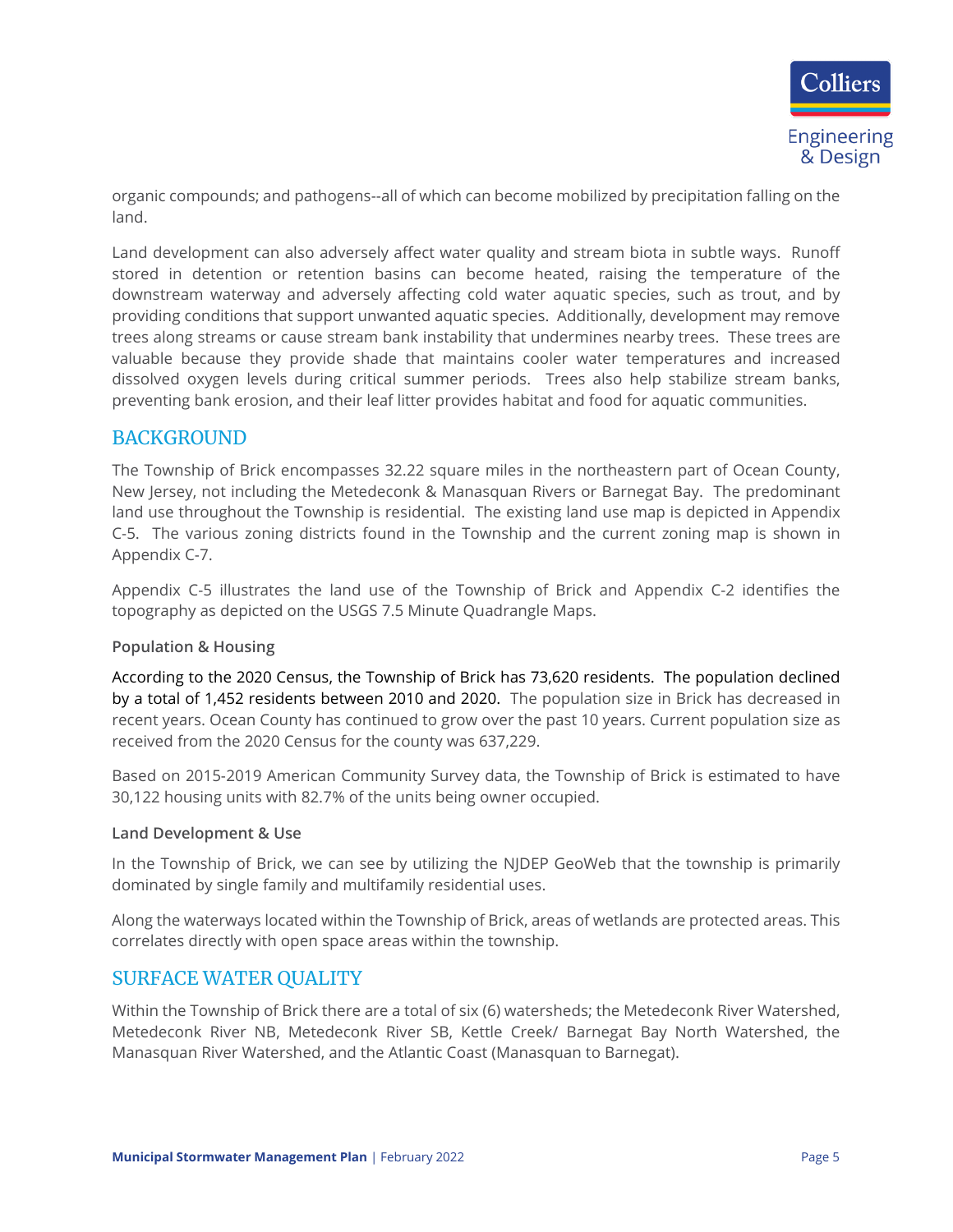

| <b>Watershed ID</b> | <b>Watershed</b><br><b>Management Area</b> | <b>Watershed No.</b> | <b>Watershed Name</b>                               |
|---------------------|--------------------------------------------|----------------------|-----------------------------------------------------|
| 12EA                | 12                                         | 02030104100          | Manasquan River                                     |
| 13CA                | 13                                         | 02040301040          | Metedeconk River                                    |
| 13AA                | 13                                         | 02040301020          | Metedeconk River<br><b>NB</b>                       |
| 13BA                | 13                                         | 02040301030          | Metedeconk River<br><b>SB</b>                       |
| 13DA                | 13                                         | 02040301050          | Kettle Creek /<br>Barnegat Bay North                |
| 13MA                | 13                                         | 02040301910          | <b>Atlantic Coast</b><br>(Manasquan to<br>Barnegat) |

## **Table 1.1 – Township of Brick Watersheds (HUC-11)**

The NJDEP requires that municipalities evaluate the impacts of their small municipal separate storm sewer systems (small MS4s) on surface waters at the HUC14 sub-watershed level (these watershed and sub-watershed divisions were developed by the United States Geological Survey (USGS) using a coding system called Hydrological Unit Codes, or HUCs).

Appendix C-6 shows the HUC14s located partially or entirely within the municipal boundaries of the Township of Brick. The names of the HUC14s are shown in Table 1.2.

### <span id="page-8-0"></span>**New Jersey Surface Water Quality Standards**

The Federal Clean Water Act requires that states maintain surface water quality in high quality waters and restore water quality in impaired waters. Surface Water Quality Standards (SWQS) have been developed by the NJDEP (and Delaware River Basin Commission (DRBC) for the Delaware River) to accomplish this goal. These standards establish "designated uses" to be achieved for surface water bodies and specify the water quality criteria necessary to achieve these uses.

Designated uses established by the NJDEP for New Jersey water bodies include potable water supply (drinking water use), propagation of fish and wildlife (aquatic life use), recreation in and on the water (primary and secondary contact), agricultural and industrial supplies, and navigation. The NJDEP has established stream classifications and antidegradation designations for all the state's surface water bodies. New Jersey's Water Quality and Monitoring Standards homepage can be found at the following link:

### <http://www.state.nj.us/dep/wmm/>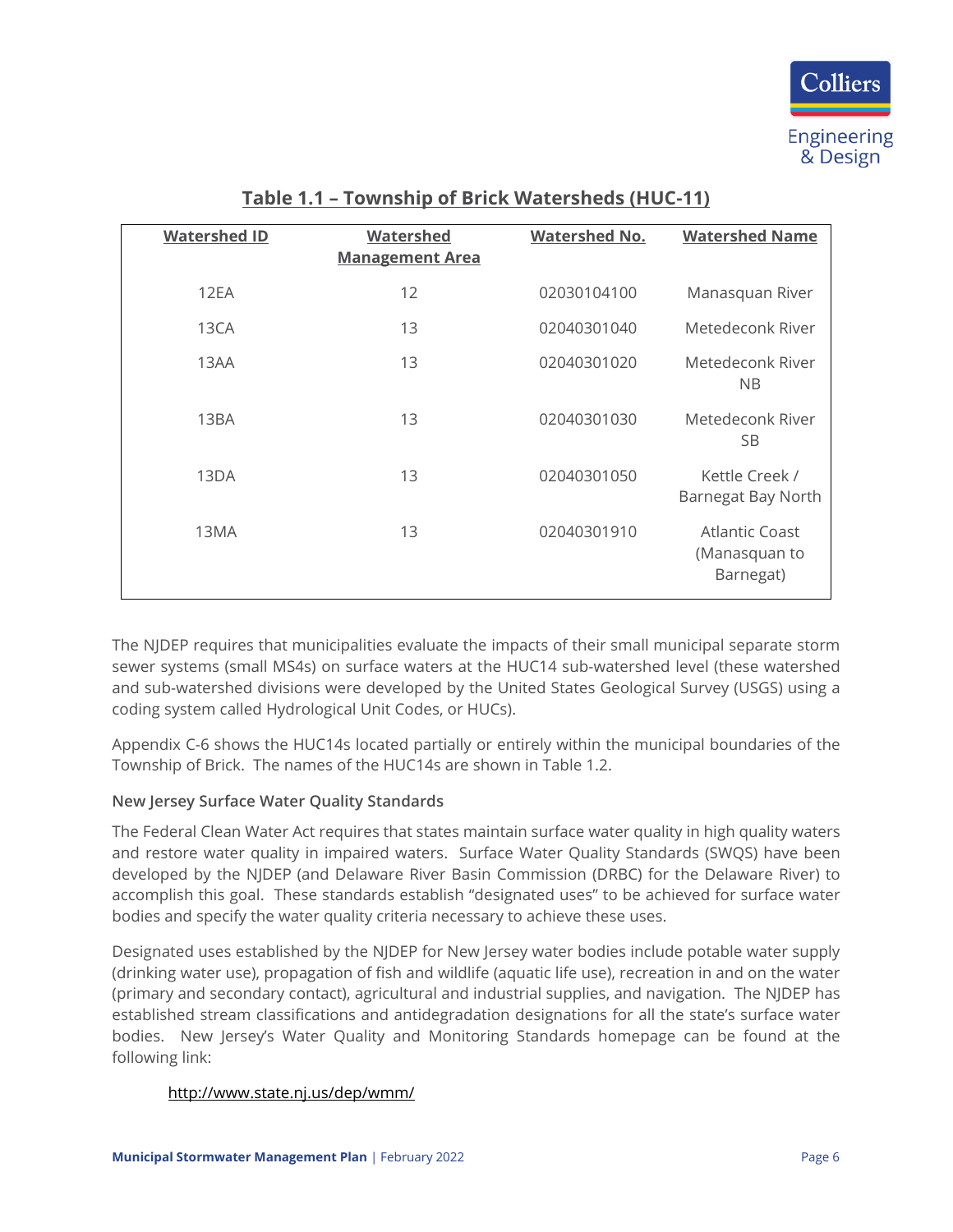

The Surface Water Quality Standards can be found in N.J.A.C. 7:9B at these links:

[http://www.state.nj.us/dep/wmm/sgwqt/swqsdocs.html.](http://www.state.nj.us/dep/wmm/sgwqt/swqsdocs.html)

[http://www.state.nj.us/dep/wmm/sgwqt/sgwqt.html.](http://www.state.nj.us/dep/wmm/sgwqt/sgwqt.html)

## **Table 1.2 – Township of Brick Sub- Watersheds (HUC-14)**

| <b>Watershed (HUC 11)</b>                 | <b>HUC 14 Sub-Watersheds</b> |                                                          |  |
|-------------------------------------------|------------------------------|----------------------------------------------------------|--|
|                                           | <u>No.</u>                   | <b>Name</b>                                              |  |
| Manasquan River                           | 02030104100090               | Manasquan R (Rt 70 br to<br>74d07m30s)                   |  |
|                                           | 02030104100100               | Manasquan River (below Rt 70<br>bridge)                  |  |
| Metedeconk River                          | 02040301040010               | Beaverdam Creek                                          |  |
|                                           | 02040301040030               | Metedeconk<br>(below<br>R<br>Beaverdam Creek)            |  |
|                                           | 02040301040020               | Metedeconk R (Beaverdam Ck<br>to confl)                  |  |
| Metedeconk River NB                       | 02040301020050               | Metedeconk R NB (confluence<br>to $Rt$ 9)                |  |
| Metedeconk River SB                       | 02040301030050               | Metedeconk<br>River<br><b>SB</b><br>(confluence to Rt 9) |  |
| Kettle Creek/ Barnegat Bay<br>North       | 02040301050010               | Kettle Creek<br>Lake<br>(above<br>Riviera outlet)        |  |
|                                           | 02040301050020               | Kettle<br>Creek<br>(below<br>Lake<br>Riviera outlet)     |  |
|                                           | 02040301050030               | Metedekunk Neck tribs (below<br>Heron Is)                |  |
|                                           | 02040301050050               | Barnegat Bay North (above Rt<br>37 bridge)               |  |
| Atlantic Coast (Manasquan to<br>Barnegat) | 02040301910020               | Atlantic Coast (Herring Is to Rt<br>37)                  |  |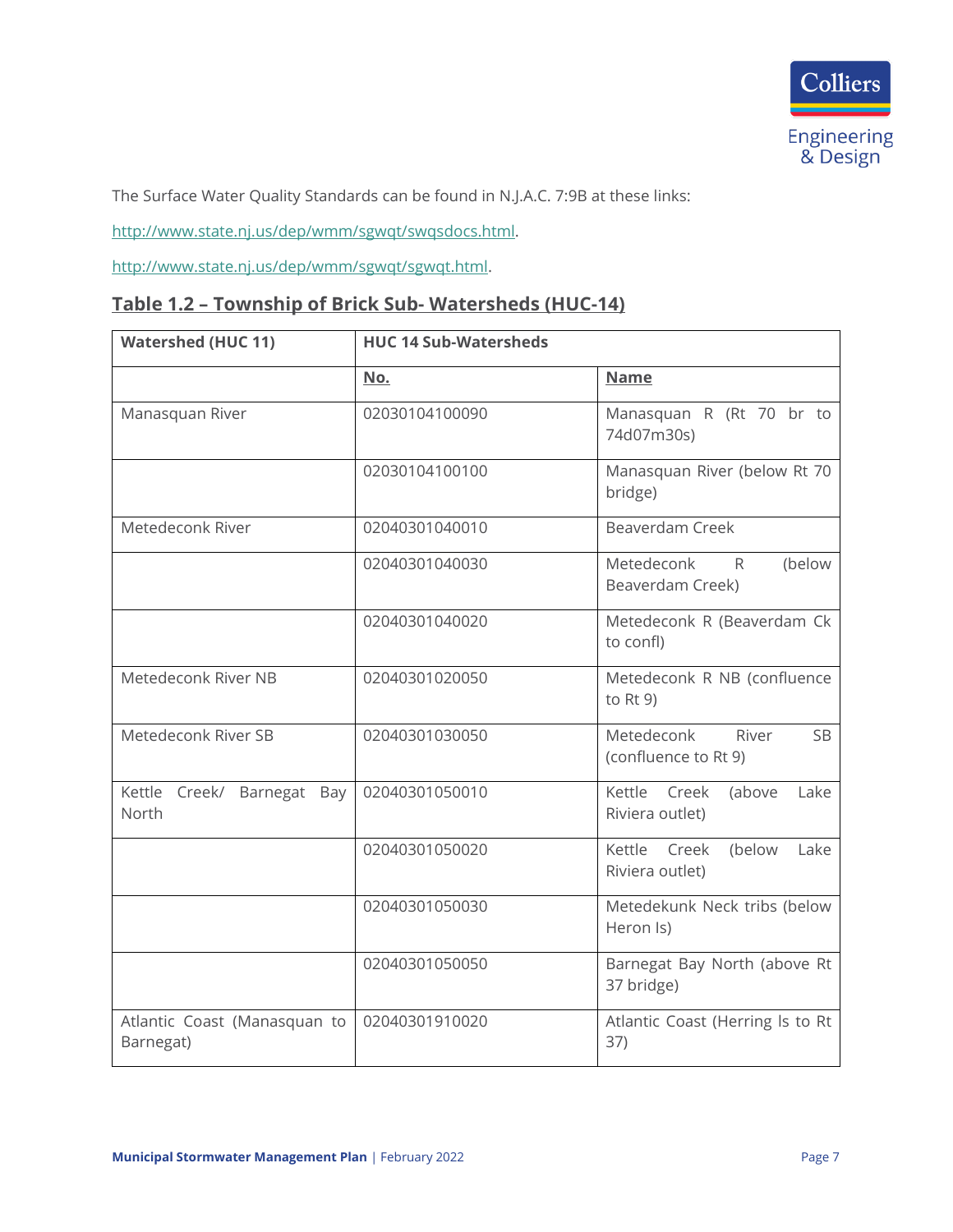#### <span id="page-10-0"></span>**Surface Water Classifications**

The surface waters in the Manasquan River watershed have multiple surface water classifications including FW2-NT/SE1, SE1, and FW2-TMC1. Within the Metedeconk River watershed classifications include: FW2-NT, FW2-NT/SE1, and SE1C1. The Metedeconk River NB classifications are: FW2-NTC1 and FW2-TMC1, The Metedeconk River SB classifications are: FW2-NTC1. In the Kettle Creek/ Barnegat Bay North watershed surface water classifications consist of FW2-NT/SE1 and SE1C1. The Atlantic Coast does not have any surface water classifications. Below are descriptions of the surface water classifications stated above.

The designated uses for surface water classification FW2 (non-trout fresh surface waters not designated as FW1 or PL) as described by the N.J.A.C. 7:9B-1.12(c) are:

- 1. Maintenance, migration and propagation of the natural and established biota;
- 2. Primary and secondary contact recreation;
- 3. Industrial and agricultural water supply;
- 4. Public potable water supply after conventional filtration treatment (a series of processes including filtration, flocculation, coagulation, and sedimentation, resulting in substantial particulate removal but no consistent removal of chemical constituents) and disinfection; and
- 5. Any other reasonable uses.

The designated uses for surface water classification FW2-NT are to meet the statewide surface water criteria as stated in N.J.A.C. 7:9B-1.14. The freshwater portions or where the salinity is below or equal to 3.5 ppt at mean high tide, are classified as FW2-NT and take on the designate uses as described above.

The designated uses for surface water classification SE1 as described by the N.J.A.C. 7:9B-1.12(d) are:

- 1. Shellfish harvesting in accordance with N.J.A.C. 7:12;
- 2. Maintenance, migration and propagation of the natural and established biota;
- 3. Primary contact recreation; and
- 4. Any other reasonable uses

#### <span id="page-10-1"></span>**Surface Water Quality Data**

The New Jersey Department of Environmental Protection (NJDEP) has established an Ambient Biomonitoring Network (AMNET) to document the health of the state's waterways. There are over 800 AMNET sites throughout the state of New Jersey, 4 of which are located in the Township of Brick:

- AN0506 Metedeconk River (North Branch), Rt 88
- AN0512 Metedeconk River (South Branch), Chambers Bridge Road
- AN0514 Cedar Bridge Branch, Rt 70
- AN0515A Kettle Creek, Shorrock Road

These sites are sampled for benthic macroinvertebrates by NJDEP on a five-year cycle. Streams are classified as non-impaired, moderately impaired, or severely impaired based on the AMNET data. The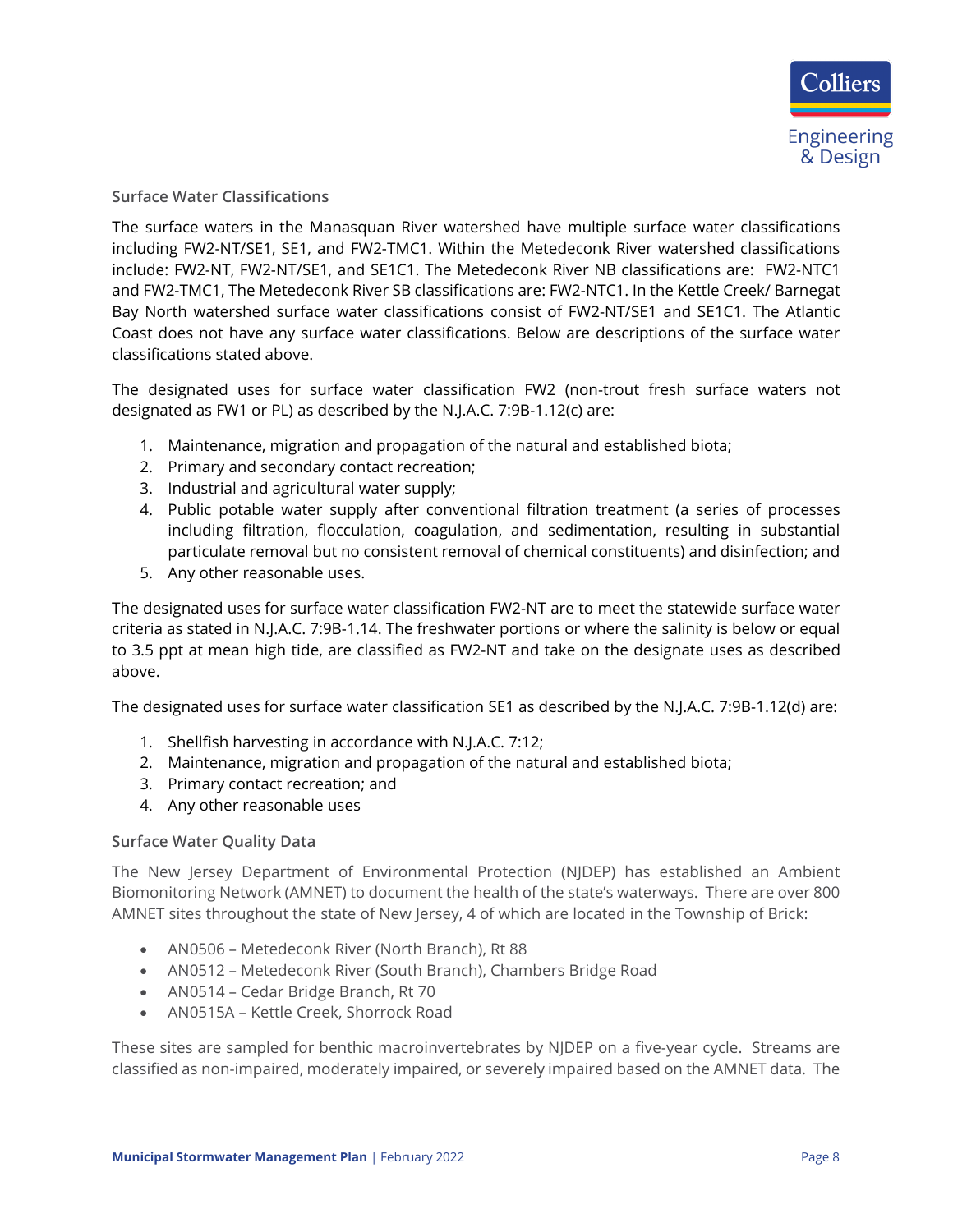

data is used to generate a New Jersey Impairment Score (NJIS), which is based on a number of biometrics related to benthic macroinvertebrate community dynamics.

#### <span id="page-11-0"></span>**Conventional Water Quality Data**

The NJDEP utilizes conventional surface water quality data from a number of sources to bi-annually evaluate the impairment of surface water bodies. These water quality data include the federal Storage and Retrieval repository (STORET) data and other Existing Sources.

#### <span id="page-11-1"></span>**Impaired Waterways**

For the purpose of evaluating surface water quality in this watershed, the NJDEP Integrated List (Sublists 1-5) were abridged and sorted to provide the locations of impaired waters within these watersheds and these are listed in Table 1.3(a), 1.3(b), and 1.3(c) below. The impairments include but are not limited to: phosphorus, mercury, PCB's, pH, E. coli, fecal coliform, etc. These impairments are ranked in severity (low, medium, or high) and total maximum daily loads (TMDLs) are formed from the recommendations of this impairment listing.

Below is a list of the impaired waterways as listed within the *2014 New Jersey Integrated Report* for the Metedeconk, Manasquan, and Kettle Creek/ Barnegat Creek Watersheds:

#### **Table 1.3(a) – Manasquan River Watershed Impaired Waterways**

| <u>No.</u> | Location        | Parameter         | <b>Priority</b> |
|------------|-----------------|-------------------|-----------------|
|            | Manasquan River | Oxygen, dissolved | Medium          |

### **Table 1.3(b) – Metedeconk River Watershed Impaired Waterways**

| <u>No.</u>     | Location                                     | Parameter | <b>Priority</b> |
|----------------|----------------------------------------------|-----------|-----------------|
| $\overline{1}$ | Metedeconk R (Beaverdam Ck to confl) Arsenic |           | Low             |
| $\mathcal{L}$  | Metedeconk R (Beaverdam Ck to confl) Unknown |           | l ow            |
| 3              | Metedeconk R (Beaverdam Ck to confl) Lead    |           | l ow            |

## **Table 1.3(c) – Kettle Creek/ Barnegat Bay North Watershed Impaired Waterways**

| No.           | Location                                         | <b>Parameter</b> | <b>Priority</b> |
|---------------|--------------------------------------------------|------------------|-----------------|
| $\mathbf{1}$  | Kettle Creek (above Lake Riviera outlet) Arsenic |                  | Low             |
| $\mathcal{L}$ | Kettle Creek (above Lake Riviera outlet) Unknown |                  | Low             |
| 3             | Kettle Creek (below Lake Riviera outlet) Arsenic |                  | l ow            |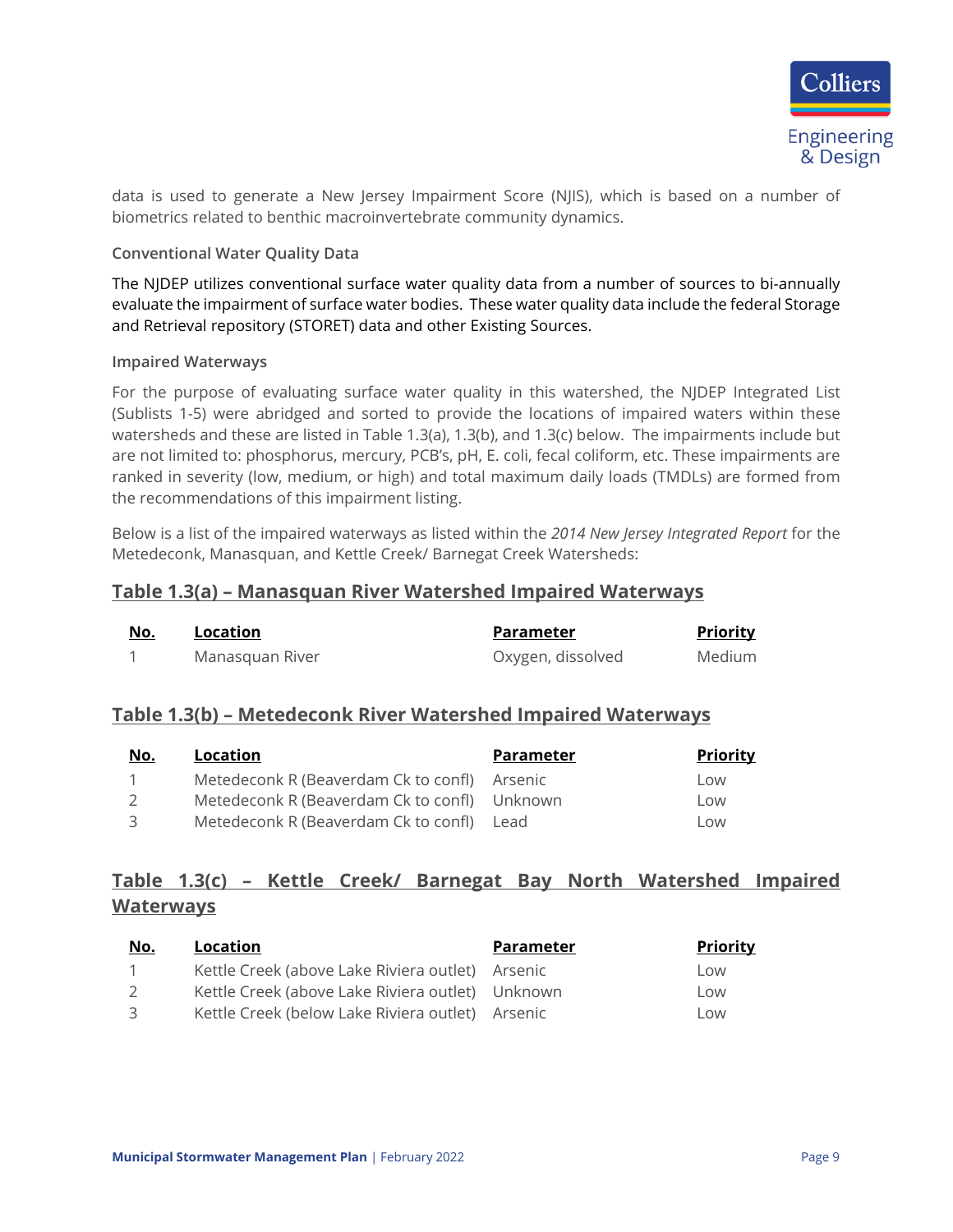

#### <span id="page-12-0"></span>**Total Maximum Daily Loads (TMDLs)**

The NJDEP Bureau of Stormwater Permitting has provided an online search tool to review the approved TMDLs for a specific municipality. Using this tool, we have listed below the approved TMDLs applicable to the noted HUC 14 watershed areas.

- 1. Metedeconk River Watershed TMDL's
	- a. Total Maximum Daily Loads for Fecal Coliform to Address 31 Streams in the Atlantic Water Region

#### **i. Applicable HUC 14: Metedeconk River S Br (2003)**

- 2. Shellfish TMDL's
	- a. Fourteen Total Maximum Daily Loads for Total Coliform to Address Shellfish-Impaired Waters in Watershed Management Area 13
		- **i. Applicable HUC 14: Barnegat Bay (2006)**
	- b. Fourteen Total Maximum Daily Loads for Total Coliform to Address Shellfish-Impaired Waters in Watershed Management Area 13
		- **i. Applicable HUC 14: Barnegat Bay D, Beaverdam Creek A, Metedeconk A (2006)**
	- c. Fourteen Total Maximum Daily Loads for Total Coliform to Address Shellfish-Impaired Waters in Watershed Management Area 13
		- i. **Applicable HUC 14: Barnegat Bay D, Metedeconk A (2006)**
	- d. Fourteen Total Maximum Daily Loads for Total Coliform to Address Shellfish-Impaired Waters in Watershed Management Area 13
		- i. **Applicable HUC 14: Barnegat Bay E (2006)**
	- e. Fourteen Total Maximum Daily Loads for Total Coliform to Address Shellfish-Impaired Waters in Watershed Management Area 13
		- i. **Applicable HUC 14: Barnegat Bay G (2006)**
	- f. Five Total Maximum Daily Loads for Total Coliform to Address Shellfish-Impaired Waters in Watershed Management Area 12
		- i. **Applicable HUC 14: Manasquan A, Point Pleasant A (2006)**

The TMDLs noted above are often the result of natural causes such as bird droppings and feces from wildlife. The contaminant tends to not be of high concern however the appropriate steps should be taken to continue to monitor the fecal coliform levels for any spikes or increases. Control measures such as geese and other wildlife deterrents can help to keep wildlife in natural settings and prevent non-point source pollution.

#### <span id="page-12-1"></span>**Category 1 Waterways**

Category 1 is a classification for waterways that have exceptional ecological, water supply, recreation, and/or fisheries values. Any wastewater that discharges to Category 1 waterways is regulated to meet stringent water quality standards. The Township of Brick has multiple Category 1 waterways, listed below:

• Barnegat Bay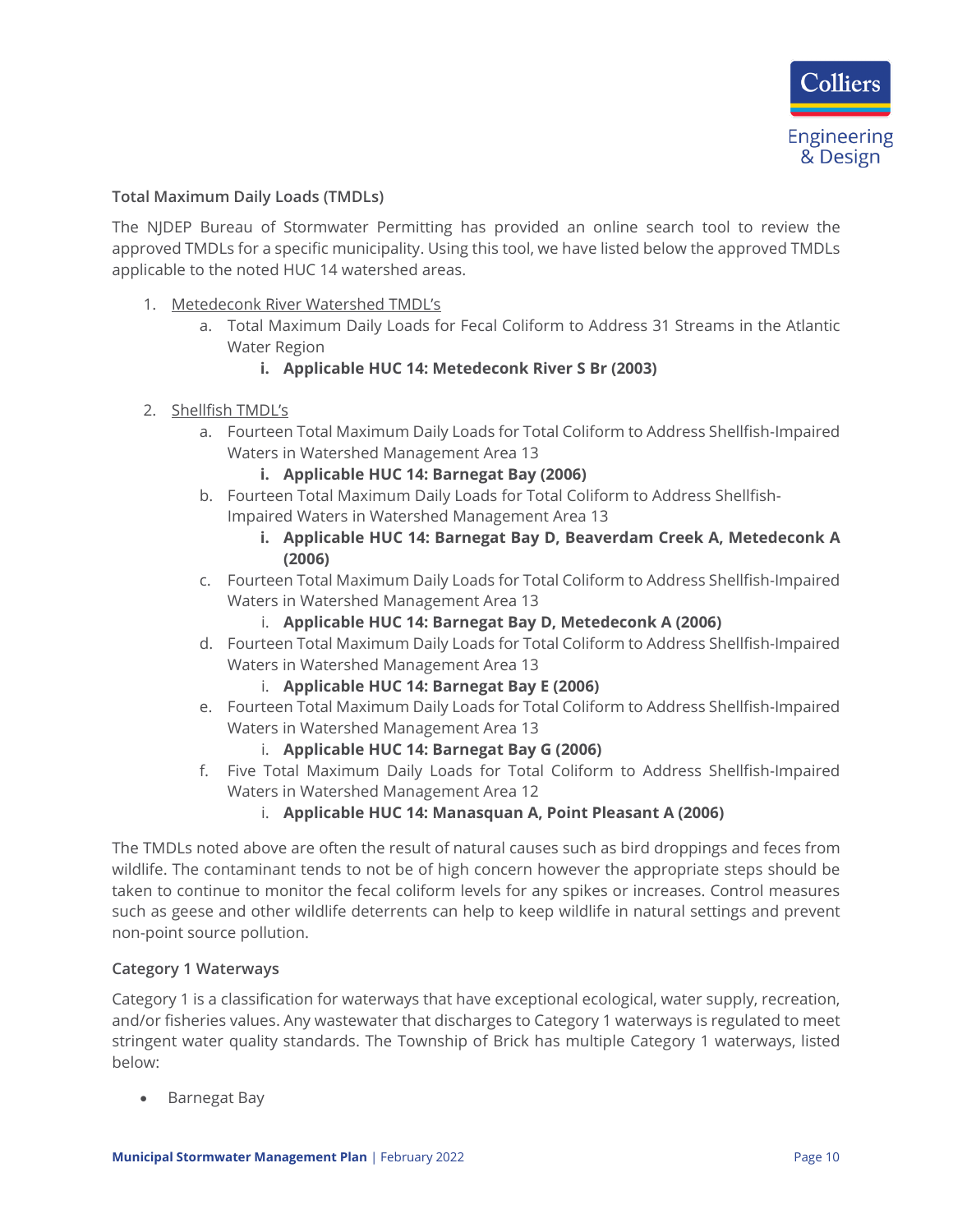

- Metedeconk River
- Manasquan River
- Metedeconk River North & South Branches
- Kettle Creek
- Reedy Creek

#### <span id="page-13-0"></span>**Hydrogeology**

The Township of Brick is contained in its entirety within the Kirkwood Cohansey aquifer system. The geologic formation the Township is found within is the Lower Member Kirkwood Formation (Tkl). The majority of the geological nature in this area is comprised of quartz sands and clay.

The upper strata of the profile typically show fine to medium grain light yellow to white sands stained by iron oxides. Beneath these upper horizons clays and clay silts can be found containing wood fragments, flattened twigs, and other organic debris.

Hydrogeology & stormwater management go hand-in-hand and have a direct relationship with the soils beneath the Township of Brick. The types of existing soils are a huge factor when it comes to the design and functionality of proposed stormwater management systems. The better the soil naturally drains storm runoff, the less extensive a stormwater management system must be, and vice versa. Since the Township of Brick has its mix of sandy (well-draining) and silty (poor-draining) soils, hydrogeologic tests must be done to see how the soil behaves at varying depths below the surface before a satisfactory stormwater management system can be designed.

#### <span id="page-13-1"></span>**Soils**

Soils within the township are primarily Eversboro and Downer sands with wetland areas showing Atison sands intermixed with peat. Some clay horizons can be found in certain areas of the western portion of the township.

#### <span id="page-13-2"></span>**Critical Habitats**

The NJDEP Division of Fish and Wildlife Endangered Nongame Species Program developed a Geographic Information System (GIS) called the *Landscape Project*, which is described as a "pro-active, ecosystem-level approach to the long-term protection of imperiled and priority species and their important habitats in New Jersey." Version 2 of the Landscape project is now available interactively on the web and for download. According to the NJDEP's Metadata, "Version 2 was created by intersecting imperiled and priority species data with NJDEP 1995/97 Land Use/Land Cover update. The resulting data layer identifies, delineates and ranks (based on the conservation status of species present) habitat statewide. Each patch is coded for the number of sightings of priority, state threatened, state endangered and federally listed species present. The data is designed to be used for state and local planning, open space acquisition and land-use regulation."

The NJDEP Division of Fish and Wildlife describes the *Landscape Project* and the importance of preserving natural habitat as follows:

New Jersey is the most densely populated state in the nation. One of the consequences of this distinction is the extreme pressure that is placed on our natural resources. As the population grows,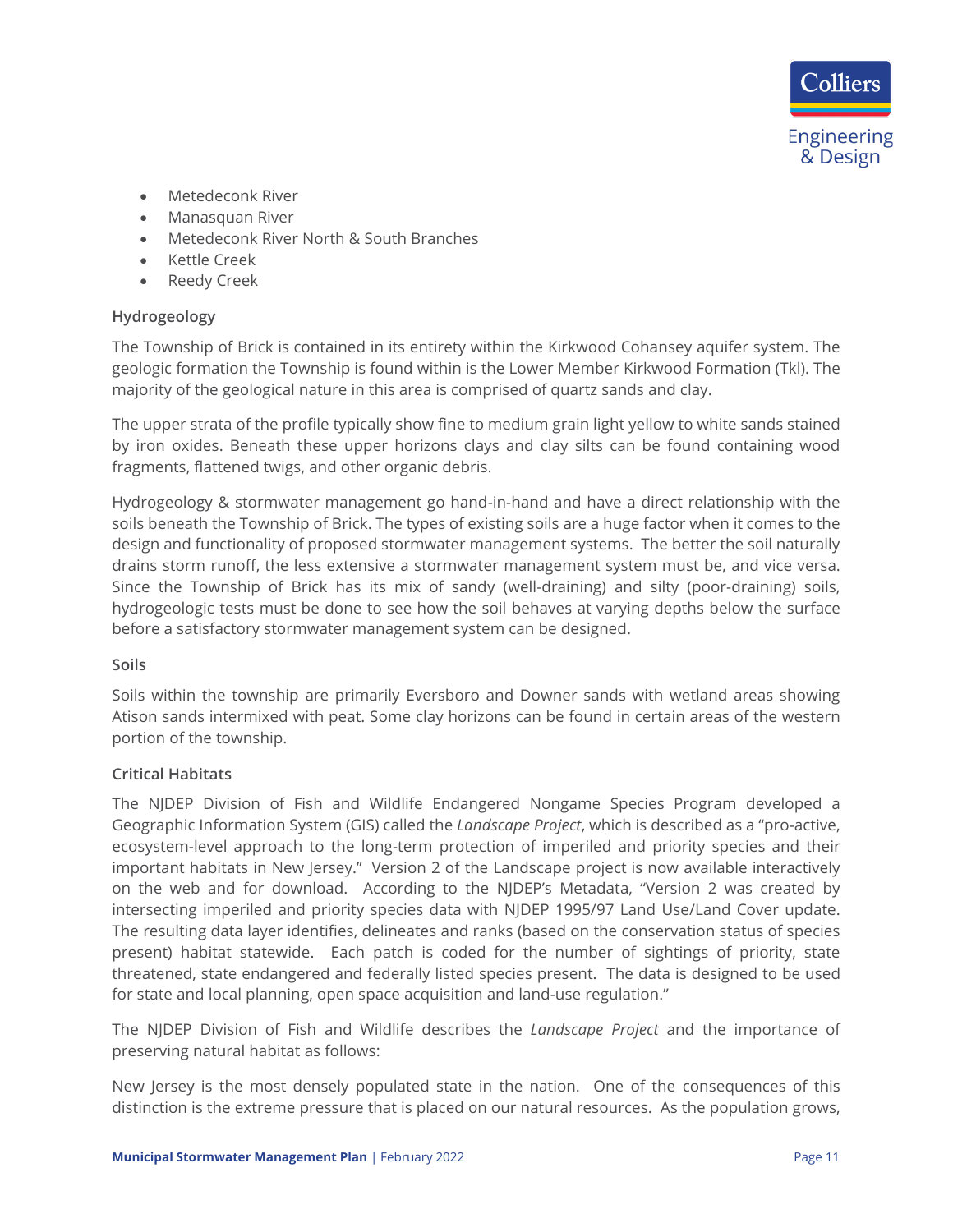

we continue to lose or impact the remaining natural areas of the state. As more and more habitat is lost, people are beginning to appreciate the benefits and necessity of maintaining land in its natural state.

For example, we know that wetlands are critical for recharging aquifers, lessening the damage from flooding and naturally breaking down contaminants in the environment. Forests and grasslands protect the quality of our drinking water, help purify the air we breathe and provide important areas for outdoor recreation. Collectively, these habitats are of critical importance to the diverse assemblage of wildlife found in New Jersey, including more than 70 species classified as threatened or endangered.

Many imperiled species require large contiguous tracts of habitat for survival. The consequence of the rapid spread of suburban sprawl is the loss and fragmentation of important wildlife habitat and the isolation and degradation of the smaller habitat patches that remain. Small patches of fields, forests and wetlands interspersed with development provide habitat for common species that do well living near humans, but do not provide the necessary habitat for most of our imperiled wildlife. We need to protect large, contiguous blocks of forest, grassland and wetlands to assure the survival of imperiled species over the long-term.

In addition to providing habitat for the conservation of imperiled species, protecting critical wildlife areas will result in more open space for outdoor recreation. Recent surveys by the U.S. Fish and Wildlife Service show that more than 60% of Americans participate in some form of wildlife-related recreation. Open spaces provide places where people can escape the confines of urban and suburban living.

Most critical habitats are supported in part or in total by the surrounding surface and ground water resources, and they are consequently impacted by development, non-point source pollution and stormwater runoff. The Critical Habitats within the Township of Brick may include Grassland, Forest, Forested Wetland, Emerging Wetland, Beach, Bald Eagle Foraging, Urban Peregrine Falcon Nesting, and Wood Turtle habitats that should, to the extent practical, be conserved and protected from the adverse impacts caused by uncontrolled development and stormwater runoff. The majority of the critical habitats within the Township of Brick are contained within the noted wetland areas as shown in Appendix C-8.

#### <span id="page-14-0"></span>**Groundwater**

The Township of Brick receives its drinking water from the Township of Brick Municipal Utility Authority (BTMUA). The BTMUA is a public community water system consisting of 11 wells, 2 wells under the influence of surface water, 1 surface water intake and 3 purchased groundwater sources. The BTMUA holds a current water allocation permit with the NJDEP (PWSID 1506001) allowing the Township of Brick to draw a total of 5864MGY.

The system's source water comes from the Kirkwood-Cohansey and the Potomac-Raritan-Magothy aquifer systems and the Metedeconk River. The Township of Brick Municipal Utility Authority has also recently completed a One Billion Gallon reservoir located on Herbertsville and Sally Ike Roads. The Reservoir was filled utilizing an elaborate piping system from the Metedeconk River. At high flows of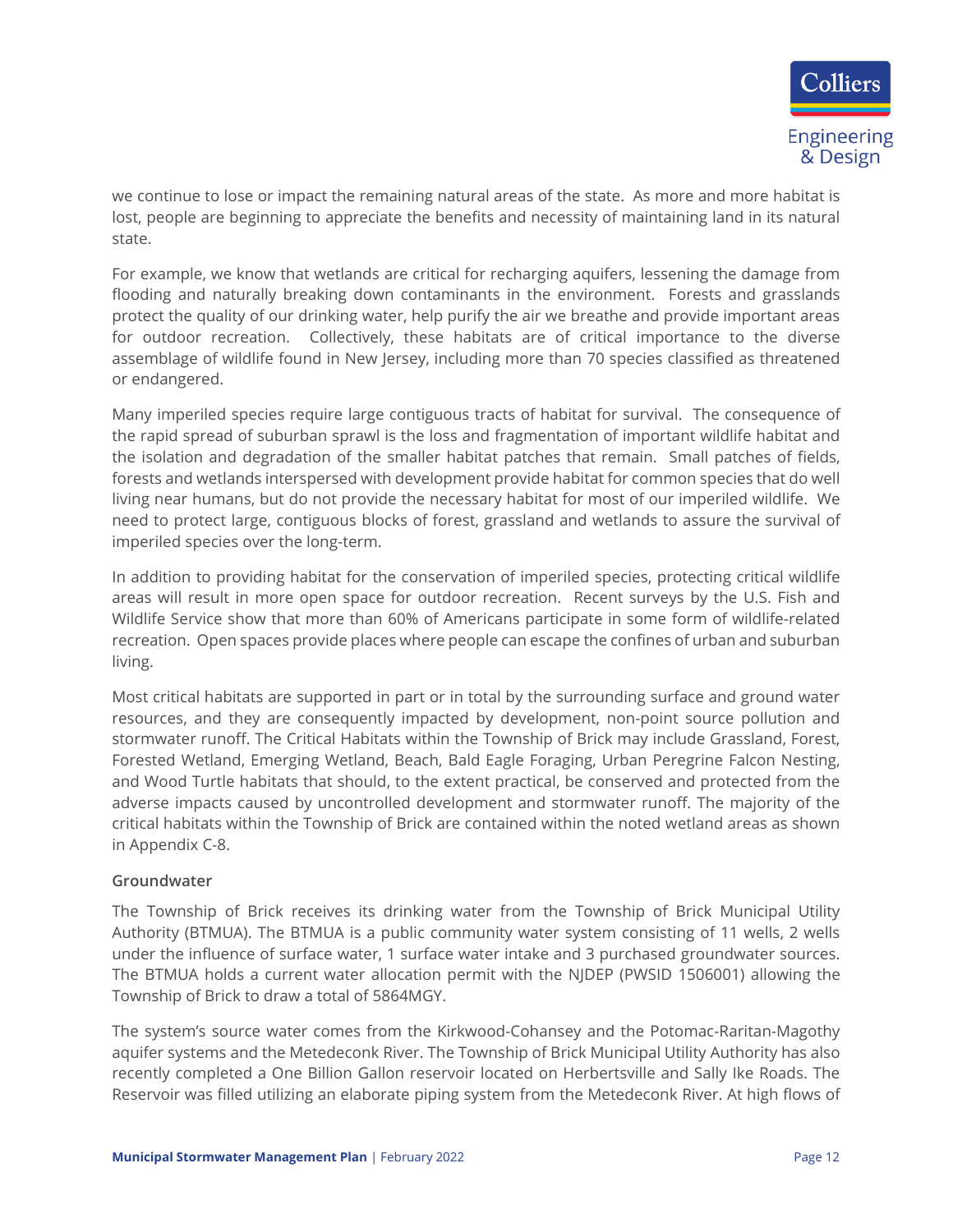

the Metedeconk River, water is withdrawn through an intake located behind the BTMUA property and pumped to the reservoir. The water stored in the reservoir provides for an extra source of potable water during times of low flow or drought.

Although the main supply of water for the BTMUA originates in the upper reaches of the Metedeconk Watershed, the groundwater withdrawals are affected by land use and over-development. During times of drought, stresses placed upon the 11 well systems can be significant as many township residents have wells for out-door watering and landscaping needs. In addition, the built-out nature of the municipality does not provide for enough ground water infiltration to replenish the aquifer systems adequately. In order to give the watershed to recharge in the event of an emergency, nonessential water usage may be limited or even halted. This would the effect the residential recreational use, such as sprinkler systems, filling of swimming pools, car washing, etc. See the Township of Brick Land Use Ordinance, Chapter 486 for more information.

The Township of Brick currently has four (4) tier 1 well head protection areas for community well sources. These four locations are at the headwaters of the Metedeconk River. The Township of Brick also has one (1) non-community well head protection area nearest to the intersection of Brick Boulevard and Beaverson Boulevard. A copy of the wellhead protection map has been provided within Appendix C-4.

Elevating groundwater levels continue to be an issue in the Township of Brick causing surface water flow across lawn areas, infiltration into residential homes and basements, and flow in stormwater systems during dry periods during the year. New development should be more closely reviewed to ensure infrastructure will not be impacted by rising groundwater levels or create impacts that would exacerbate the situation.

#### <span id="page-15-0"></span>**Non-Point Sources**

The Township of Brick is more than 95% developed. While development rates have slowed, the effects of this development have serious implications for water quality and quantity. Many of the waterways within the Township of Brick have been identified as impaired or moderately impaired. Restrictions within the Barnegat Bay and Metedeconk River have been put in place due to the pollution that has occurred over the years.

In 2013, the Brick Township Municipal Utilities Authority submitted a plan to the NJDEP's Division of Policy Implementation and Watershed Restoration for the protection and restoration of the Metedeconk River Watershed. The plan aims to control non-point sources and stormwater flows to address water quality focused on nutrient, pathogen, and total suspended solids (TSS) reduction within the Metedeconk River.

The plan adequately characterizes the watershed to build a plan for restoration and monitoring. The plan identifies the most critical restoration projects to be undertaken and how implementation of NJDEP BMP strategies will help to alleviate concerns of nutrient loading into the Metedeconk River and subsequently into the Barnegat Bay.

The full plan is available here:

http://brickmua.com/metedeconk/pdf/Metedeconk\_River\_Watershed\_Plan\_TEXT.pdf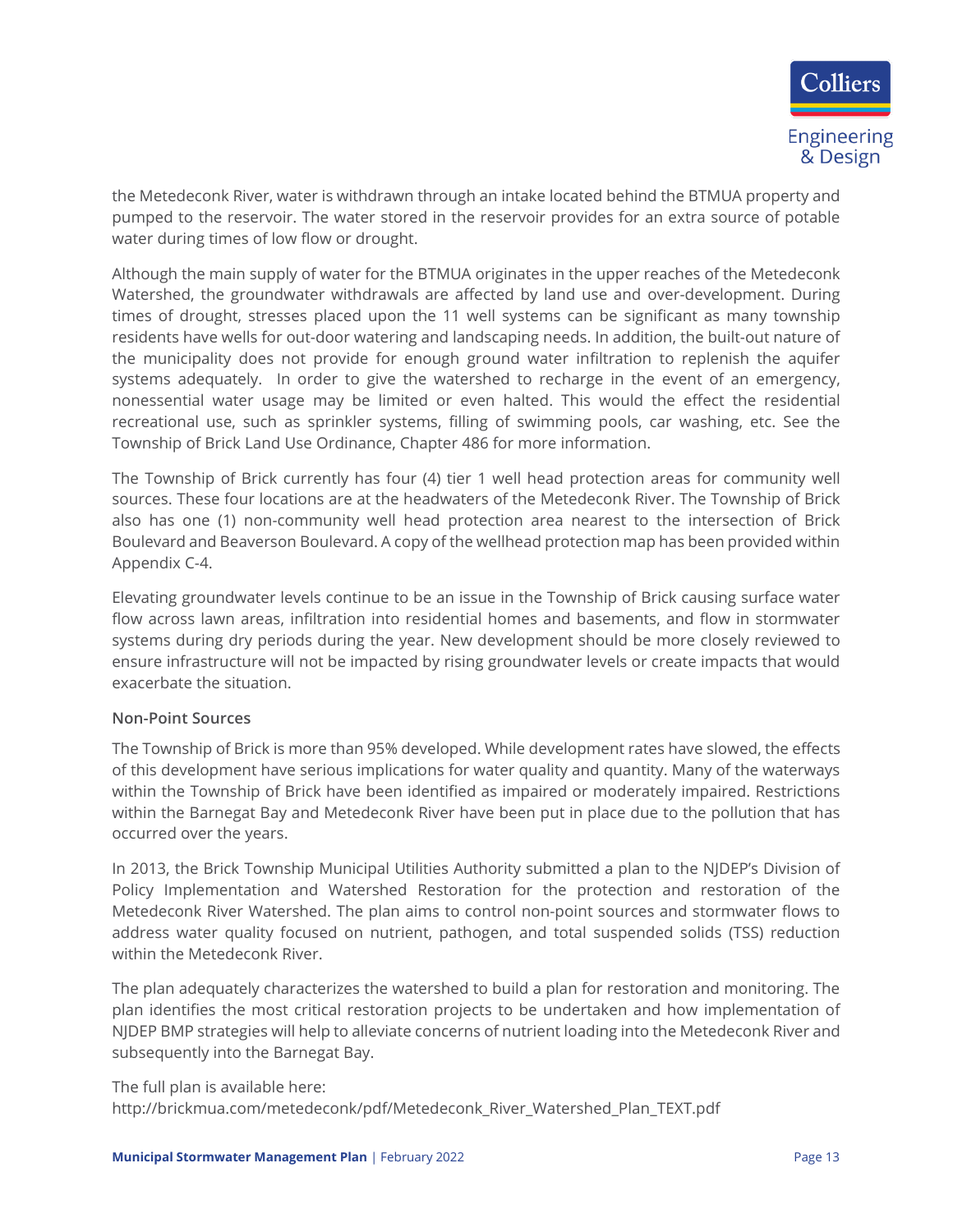#### <span id="page-16-0"></span>**Point Sources**

The NJDEP's NJPDES program has documented a total of five (5) point source discharges within the Township of Brick. All the points listed below have been terminated and are no longer active. The following are the recorded historical point sources:

- Ocean Medical Center Block 1170, Lot 18.01 Terminated on December 30<sup>th</sup>, 2013
- Shell Oil Company Block 670, Lot 1.01 Terminated on August  $3^{rd}$ , 1993
- Sunoco Inc. Block 381, Lot  $7$  Terminated on August  $6<sup>th</sup>$ , 2012
- Sunoco Inc. Block 642.11, Lot 1 Terminated on December 30<sup>th</sup>, 2002
- Al's Auto Care Block 169, Lot 50 Terminated on November 29<sup>th</sup>, 1998

#### <span id="page-16-1"></span>**Illicit Discharges & Connections**

Illicit discharges and connections into a stormwater system are very hard to detect. If the Township notices multiple releases of oil or a solvent that is apparent and visible with the naked eye, proper procedures will be followed to ensure the discharge is contained and properly remedied. The Township has adopted the Illicit Connection ordinance as stipulated by the NJDEP to attempt to stop illicit connections from happening and illicit discharges from ending up in Township waterways.

## <span id="page-16-2"></span>BUILD OUT ANALYSIS AND POLLUTANT LOADING PROJECTIONS

As a requirement of the Municipal Stormwater Management Rule, the Township must prepare a buildout analysis based on existing developable land and current zoning unless; the Township has less than one-square mile or 640 developable acres of land. Knowing that the Township is significantly "built-out", the Township conducted a planning exercise to determine the actual acreage of vacant, developable, privately owned lands within the Township.

Table C-1 contains a full build out and pollutant loading analysis by land cover for the Township of Brick.

### <span id="page-16-3"></span>DESIGN AND PERFORMANCE STANDARDS

The Township has adopted the design and performance standards for stormwater management measures as presented in N.J.A.C. 7:8-5 to minimize the adverse impact of stormwater runoff on water quality/quantity and loss of groundwater recharge in receiving water bodies. This has been implemented by adoption of the NJDEP Model Stormwater Ordinance, as amended for use and enforcement within the Township of Brick.

The design and performance standards include the language for maintenance of stormwater management measures consistent with the stormwater management rules in N.J.A.C. 7:8-5.8 (Maintenance Requirements), and language for safety standards consistent with N.J.A.C. 7:8-6 (Safety Standards for Stormwater Management Basins).

During construction, Township inspectors will observe the construction of the project to ensure that the stormwater management measures are constructed and function as designed and approved.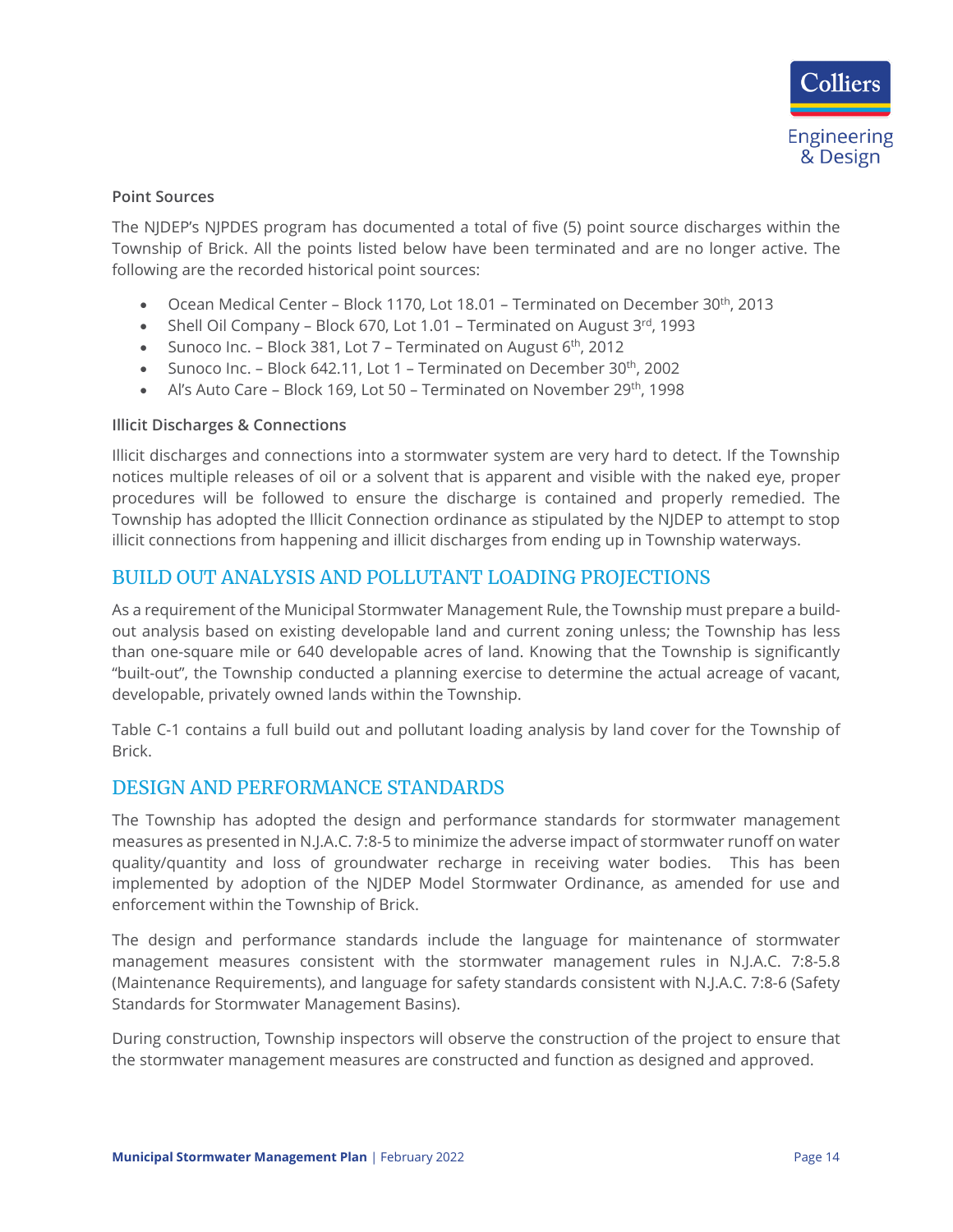

## <span id="page-17-0"></span>PLAN CONSISTENCY

The Township of Brick is not within a Regional Stormwater Management Planning Area (RSWMPs); therefore, this plan does not need to be consistent with any regional stormwater management plans at this time. At such time a Regional Stormwater Management Plan is developed, the Township will amend its plan to be consistent. The Municipal Stormwater Management Plan is consistent with the Residential Site Improvement Standards (RSIS) at N.J.A.C. 5:21, as the township's own ordinance is a duplicate of this rule. The municipality will utilize the most current update of the RSIS in the stormwater management review of residential areas and its own Municipal Stormwater Management Ordinance. This Municipal Stormwater Management Plan will be updated to be consistent with any future updates to the RSIS. The Township's Stormwater Management Ordinance requires all new development and redevelopment plans to comply with New Jersey's Soil Erosion and Sediment Control Standards. During construction, Township engineering inspectors will continue to observe onsite soil erosion and sediment control measures and report any inconsistencies to the Ocean County Soil Conservation District.

The Township of Brick is entirely within the regulatory boundaries of the Coastal Areas Facilities Review Act (CAFRA) Zone. CAFRA Rules incorporate the new Stormwater Rules by reference and require compliance with the regulations promulgated by the State of New Jersey for all new developments and redevelopments that trigger a CAFRA permit. If an applicant requests waivers from the performance standards under CAFRA or the Municipal Stormwater Control Ordinance, a mitigation plan could be required by CAFRA reviewers as well as the Townships' reviewing entity.

In addition, the Township is currently under review for Plan Endorsement by the New Jersey Department of Community Development, Office of Smart Growth for consistency with the State Plan and a Town Center designation. Once the review is completed, the Township will be considered "consistent" with all state regulatory and voluntary programs including all programs promulgated under NJDEP.

The Township of Brick participates in the National Flood Insurance Program (NFIP) Community Rating System (CRS) in an effort to provide residents within the township reduced flood insurance premiums, reduce flood damage to insurable property, strengthen the insurance aspects of the NFIP, and encourage a comprehensive approach to floodplain management.

The NFIP Community Rating System was implemented in 1990 as a voluntary program to recognize and encourage community floodplain management activities. Points are awarded to the township for completing any 19 creditable activities within the following four categories:

- Public Information
- Mapping and Regulations
- Flood Damage Reduction
- Warning and Response

At the time of writing, the annual progress report prepared by Tetra Tech notes the township as having a Class 6 rating which entitles flood insurance policy holders within special flood hazard areas to receive a 20 percent discount on premiums.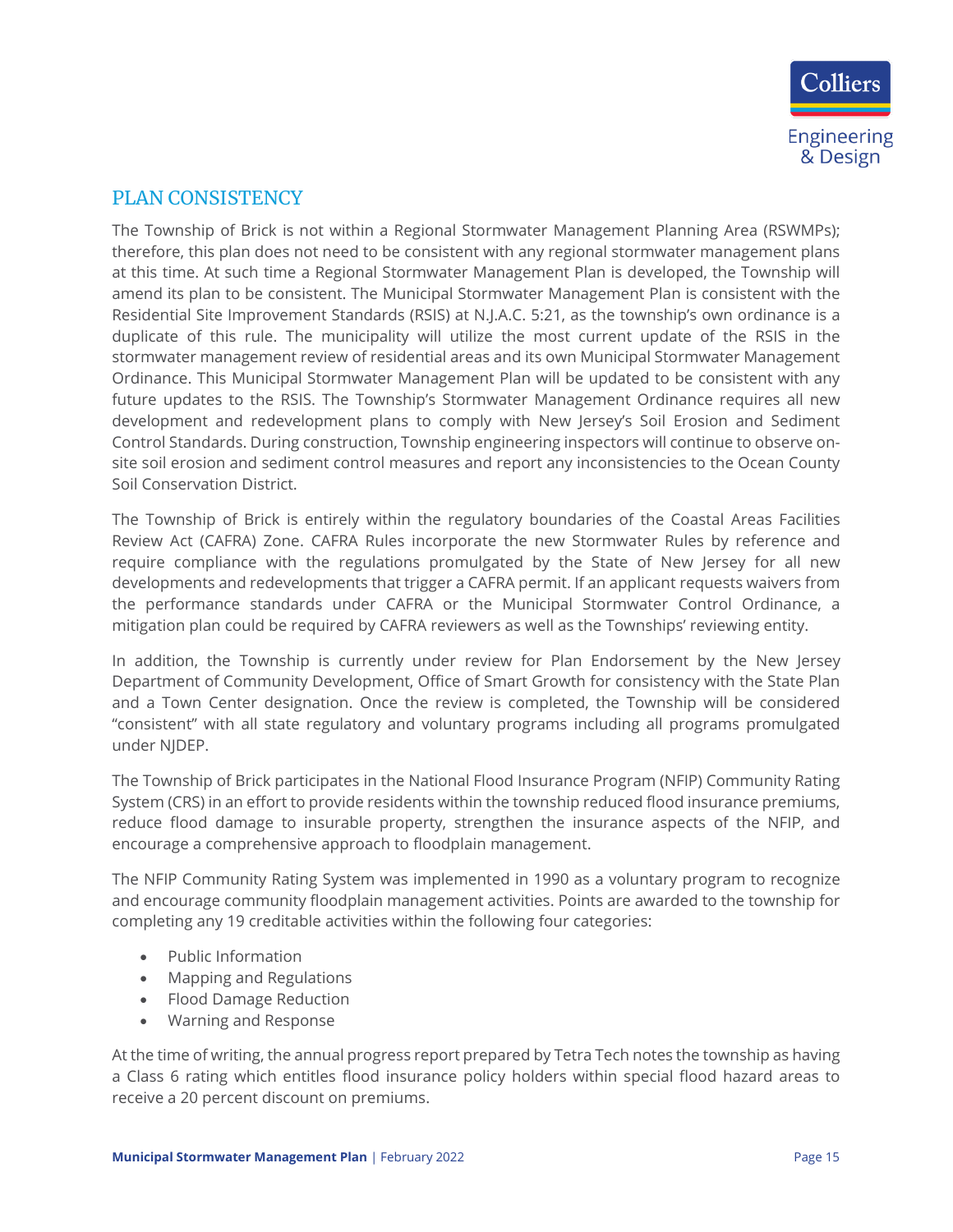The Township of Brick continues to implement measures to further address areas of concern that have been noted within the Floodplain Management Plan. The 2020 review of the plan showed that 58% of the plan is considered to be complete.

The NFIP CRS Manual encourages stormwater management (Activity 450), floodplain management planning (Activity 510), and open space preservation (Activity 420). Each of these activities directly correlate back to stormwater management planning and the purpose of this Municipal Stormwater Management Plan.

The participation within the NFIP CRS program aids in accomplishing the goals of the Municipal Stormwater Management Plan contained herein which focus on the reduction of peak flows, improving groundwater recharge, and promoting water quality.

During construction, Township inspectors will observe on-site soil erosion and sediment control measure and report any inconsistencies to the Ocean County Soil Conservation District.

### <span id="page-18-0"></span>NONSTRUCTURAL STORMWATER MANAGEMENT STRATEGIES

The NJDEP's new Stormwater Management Rules include the specific provisions that must be addressed in a municipal stormwater management plan (N.J.A.C. 7:8-4.2(c)). One of these requirements is that the plan include an evaluation of the extent to which the master plan (including the land use element), official map, and development regulations (including zoning ordinances) implement the principles of the Stormwater Management Rules relating to Green Infrastructure (GI) stormwater management strategies (N.J.A.C. 7:8-5.3(b)). The NJDEP recently adopted amendments to the current Stormwater Management Rules (N.J.A.C. 7:8) which included the removal of the nonstructural strategies and the replacement with the GI Standards. An updated Stormwater Ordinance was approved on April 13<sup>th</sup>, 2021 to reflect the amendments to The New Jersey Stormwater Management Rules (N.J.A.C. 7:8) adopted on March 2<sup>nd</sup>, 2020.

New stormwater management techniques have been developed to mimic natural hydrologic conditions and encourage infiltration and vegetation rather than structural stormwater management methods. These techniques are referred to by the NJDEP as GI Standards. GI Techniques are designed to attenuate runoff from smaller drainage areas throughout the site area in an attempt to infiltrate stormwater to be treated by vegetation or by soils or to be stored for reuse. The link to the NJDEP website to download the BMP Manual is:

#### [http://www.njstormwater.org/bmp\\_manual2.htm](http://www.njstormwater.org/bmp_manual2.htm)

The NJDEP BMP Manual encourages the use of nonstructural low impact development-BMPs, however, the requirement to utilize these BMP's has been removed from N.J.A.C 7:8-5.2. These BMP's include such practices as minimizing site disturbance, preserving important site features, reducing and disconnecting impervious cover, flattening slopes, utilizing native vegetation, minimizing turf grass lawns and maintaining natural drainage features.

While it may be possible at some sites to satisfy all stormwater management requirements through nonstructural LID-BMPs, these strategies are meant to be used in conjunction with the GI Standards as set forth in N.J.A.C-5.3. In an effort to break up large point discharges, the GI employs small scale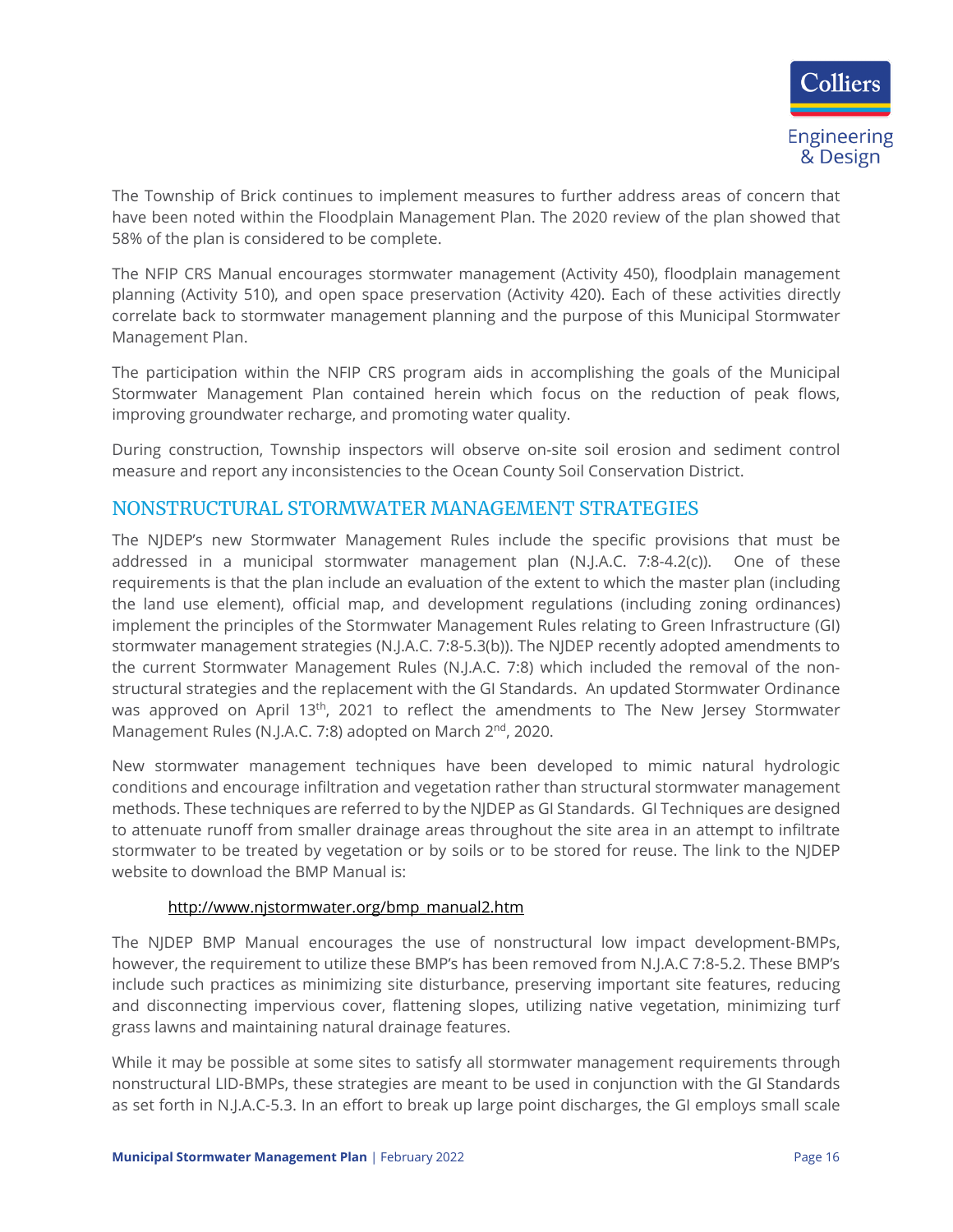

structural BMP's such as dry wells, manufactured treatment devices (MTD's), pervious paving systems, bio-retention, infiltration, and sand filters. These systems are permitted to be used in conjunction with larger scale structural strategies to attenuate larger storm events. The combination of the GI strategies and the structural BMP's are required to satisfy the requirements for stormwater runoff quality, quantity, and groundwater recharge.

Because GI BMP's rely on nonstructural or relatively small structural BMPs distributed throughout a land development site, ownership and maintenance may be similarly distributed to an array of property owners. Each GI BMP requires the use of a deed notice to be recorded in the county clerk's office to prevent any alteration or removal of the BMP.

The NJDEP believes that effective, state-wide use of such practices can best be achieved through modifications to municipal master plans and land use ordinances to include LID goals, GI BMP's and to provide for the use of specific LID-BMPs. The Stormwater Management Rules require municipalities to review their master plans and ordinances in order to incorporate LID non-structural techniques and GI BMP's to the maximum extent practicable.

The NJDEP Stormwater Management Rules (N.J.A.C. 7:8) require, in Section 5.2(a) that Major Development (disturbing one acre or more or increasing impervious surface by 1/4 acre) incorporate green infrastructure strategies in accordance with N.J.A.C. 7:8-5.3. Nonstructural development strategies and GI are to be given preference over structural BMPs. Where it is not possible to fully comply with the Stormwater Management Rules through nonstructural LIDs and GI, structural LID-BMPs are to be used in conjunction with standard structural BMPs to meet the Rules' requirements.

N.J.A.C. 7:8-5.2 requires that an Applicant seeking approval for a major development that is unable to meet strict compliance with green infrastructure, groundwater recharge, stormwater runoff quantity, and stormwater runoff quality requirements may obtain a waiver for certain conditions including:

- Enlargement of an existing public roadway
- Construction or enlargement of a public pedestrian access

Additional requirements under N.J.A.C 7:8-5.2(e) are to be met in conjunction with the activities noted above.

### <span id="page-19-0"></span>**Green Infrastructure Standards**

The NJDEP has amended the Stormwater Management Rule (N.J.A.C. 7:8) to require the use of Green Infrastructure (GI) BMP's to the greatest extent possible to meet the stormwater quality, stormwater quantity, and groundwater recharge requirements.

Stormwater practices prior to the development of the GI BMP's allowed for the discharge of surface water runoff into a large infiltration basin or detention basin. This created a point discharge area and ultimately led to a large volume of stormwater being discharged into a waterway without proper treatment.

The GI Standards were developed to be paired with the Low Impact Development (LID – Non-Structural Strategies) techniques to reduce the impact of stormwater from site development. The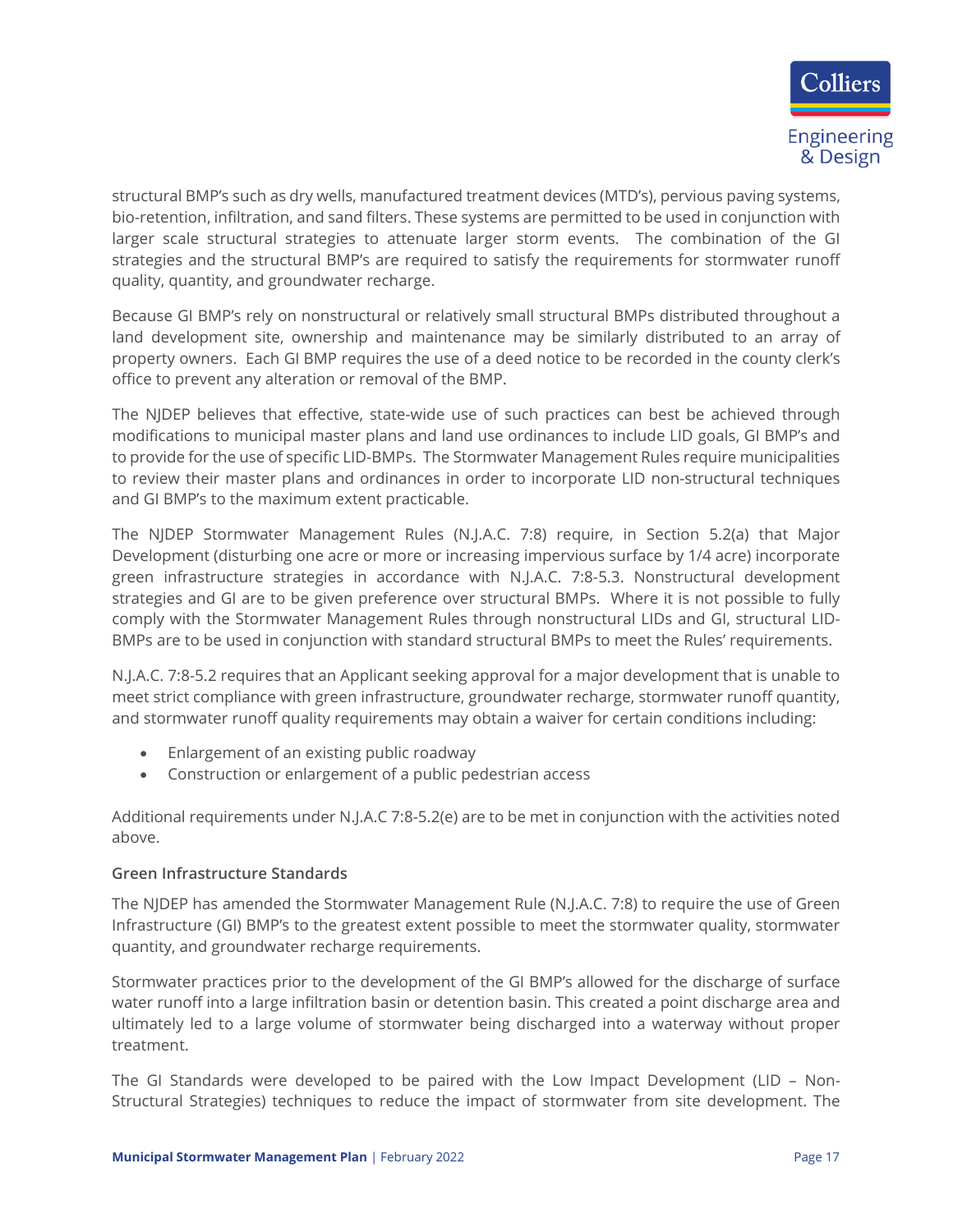

design techniques to be utilized include:

- Preserving stream buffer areas
- Minimizing the number of trees cut down during construction
- Minimizing the areas on site where heavy equipment is used
- Using the soils and vegetation that are beneficial on site
- Using GI practices that treat stormwater runoff through soil and vegetation

The NJDEP has approved a total of ten (10) GI BMP's to address groundwater recharge, stormwater runoff quantity, and stormwater quality. The following systems have been approved for use to meet the requirements of N.J.A.C. 7:8-5.2:

- Cisterns
- Dry Wells
- Grass Swales
- Green Roof
- Manufactured Treatment Device
- Pervious Paving System
- Small Scale Bioretention Basin
- Small Scale Infiltration Basin
- Small Scale Sand Filter
- Vegetative Filter Strip

To satisfy the requirements of N.J.A.C 7:8 for water quality and groundwater recharge, the GI BMP's must have a contributory drainage area of no greater than 2.5 acres in most cases. In certain cases when compliance with these standards is not possible, a design waiver or variance can be requested.

#### <span id="page-20-0"></span>**Nonstructural LID-BMPs**

The NJDEP's Stormwater rule's design and performance standards encourage the maximum possible use of the nine nonstructural strategies.

- 1. Protect areas that provide water quality benefits or areas particularly susceptible to erosion and sediment loss.
- 2. Minimize impervious surfaces and break up or disconnect the flow of runoff over impervious surfaces.
- 3. Maximize the protection of natural drainage features and vegetation.
- 4. Minimize the decrease in the pre-construction time of concentration.
- 5. Minimize land disturbance including clearing and grading.
- 6. Minimize soil compaction.
- 7. Provide low maintenance landscaping that encourages retention and planting of native vegetation and minimizes the use of lawns, fertilizers, and pesticides.
- 8. Provide vegetated open-channel conveyance systems discharge into and through stable vegetated areas.
- 9. Provide preventative source controls.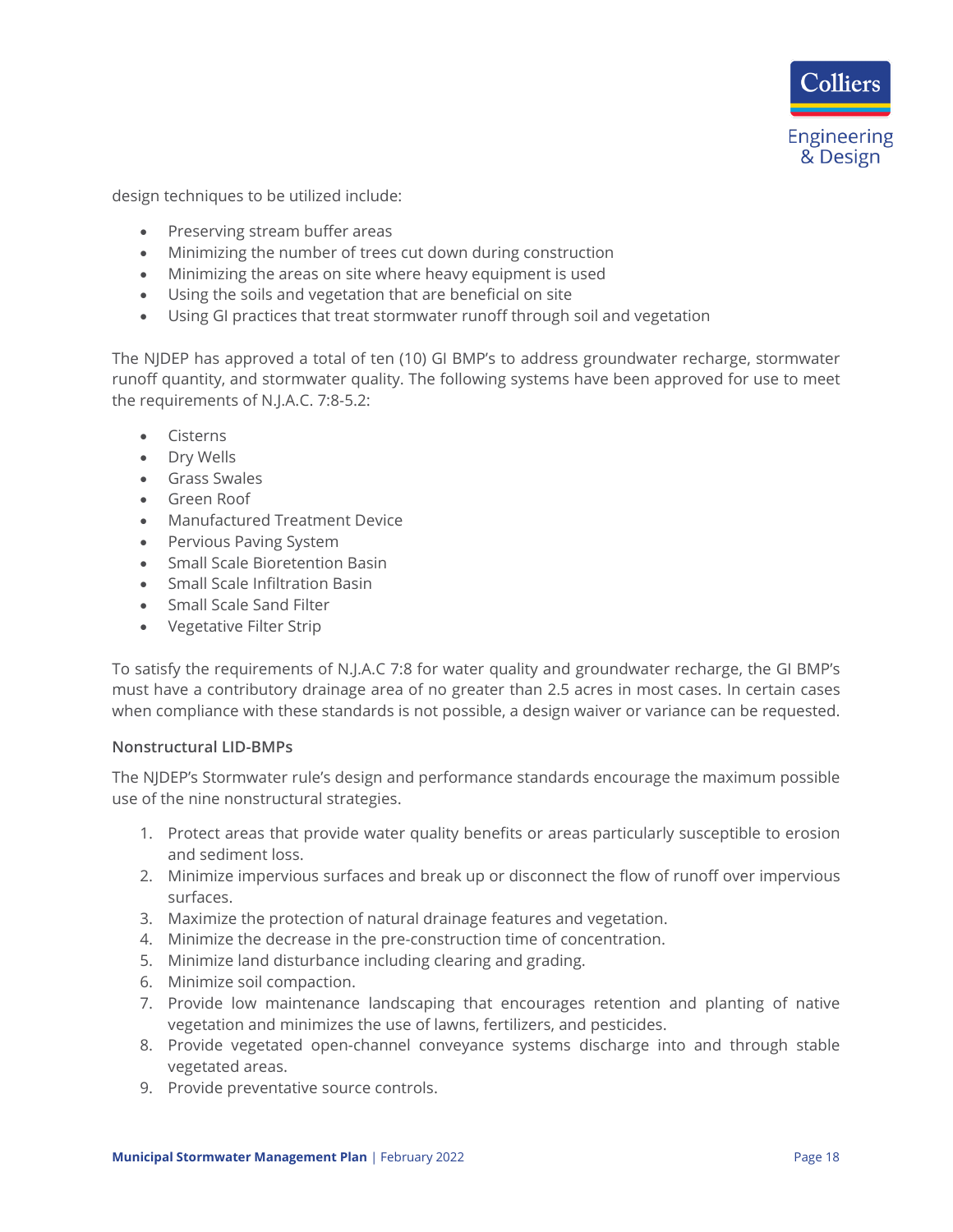

The nonstructural LID-BMPs have been grouped by the NJDEP into four general categories:

- **I. Vegetation and Landscaping** reduces runoff volumes and peaks through infiltration, surface storage, and evapotranspiration, provides pervious surface for groundwater recharge and removes pollutants from stormwater. Key techniques include:
	- A. **Preservation of Natural Areas** preserve areas with significant hydrologic functions including forested areas, riparian corridors and soils/geology with high recharge potential.
	- B. **Native Ground Cover** reduce the use of turf grass and preserve areas that naturally minimize runoff.
	- C. **Vegetative Filters and Buffers**  provide native ground cover and grass areas to filter stormwater runoff from pervious areas and to provide locations for runoff to infiltrate.
- **II. Minimizing Land Disturbance –** reduces runoff volume and pollutant loads and maintains existing recharge rates and other hydrologic functions. Key techniques include:
	- A. Planning and design to fit the development to the terrain, limiting clearing and grading.
	- B. Evaluating site conditions and constraints including soil types, geology, topography, slopes, drainage areas, wetlands, and floodplains to maintain high recharge areas and provide runoff storage areas.
	- C. Utilizing construction techniques that limit disturbance and soil compaction.
	- D. Restricting the future expansion of buildings and other improvements that will adversely affect runoff volumes and rates or recharge rates.
- **III. Impervious Area Management** reduces water quality impacts, runoff volume and peak rates, runoff velocity, erosion and flooding. Key techniques include:
	- A. **Streets –** use minimum acceptable pavement widths and incorporate pervious vegetated medians and islands with curb cuts for runoff access.
	- B. **Parking and Driveways –** use pervious pavement wherever practical **and** reduce parking space requirements by sharing requirements in mixed uses and by reducing parking space lengths by allowing for overhang into pervious areas.
	- C. **Unconnected Impervious Areas –** Disconnect impervious areas and runoff form the site's drainage system allowing the sheet flow to cross pervious areas through curb cuts or by eliminating curbing and using shoulders and swales.
- **IV. Time of Concentration Modification –** minimize reductions to the time of concentration caused by changes in hydrologic characteristics in order to minimize the peak runoff rate. Key techniques include: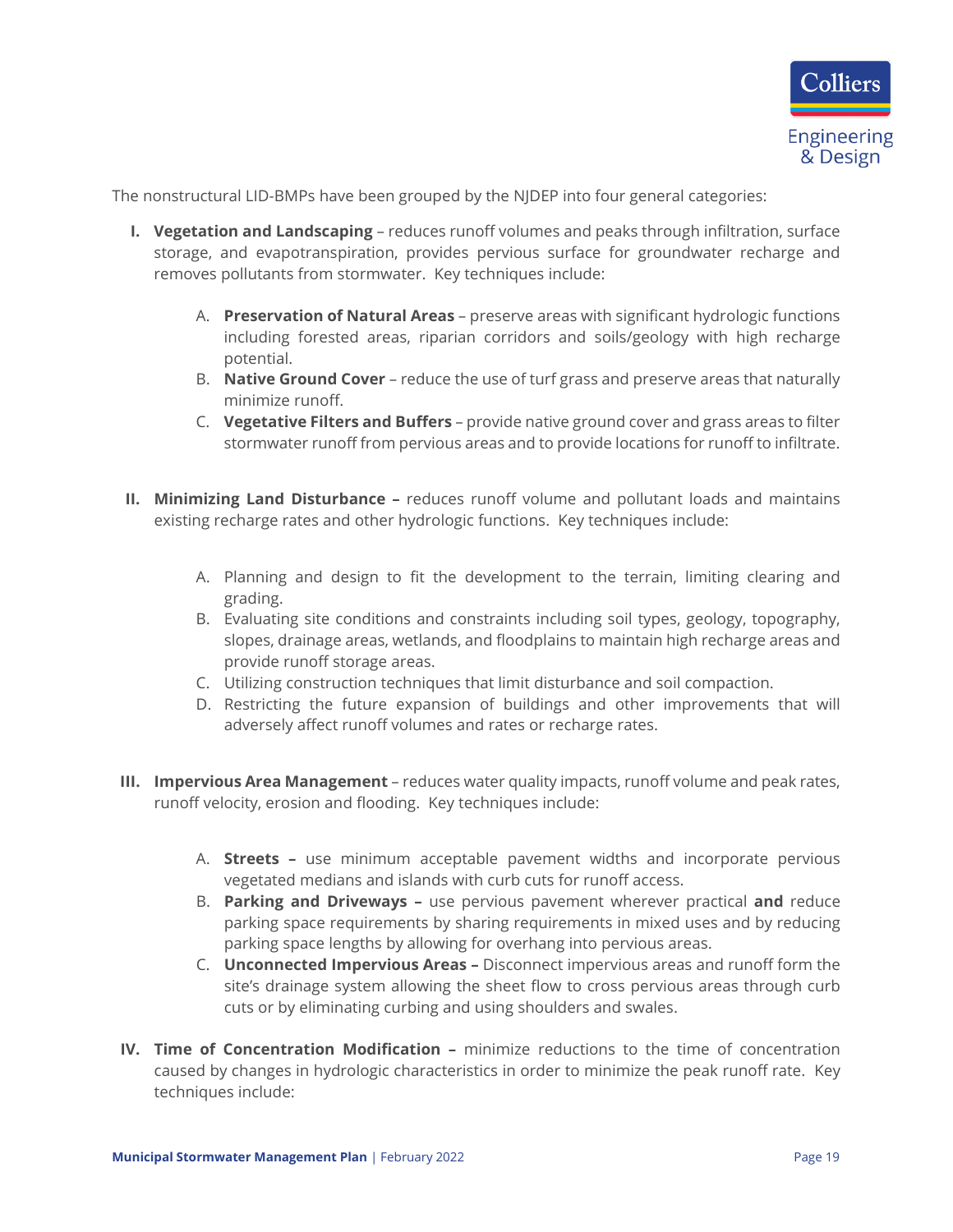- A. **Surface Roughness Changes –** increase surface roughness through the use of land cover and decrease the amount of connected smooth surfaces in order to increase runoff travel time throughout the drainage area.
- B. **Slope Reduction –** reduce slopes in graded areas and/or provide terraces and reduced slope channels to increase runoff travel length and time.
- C. **Vegetated Conveyance –** use vegetated channels and swales to increase roughness and runoff travel time and to provide opportunities for runoff treatment and infiltration.

#### <span id="page-22-0"></span>**Structural LID-BMPs**

In addition to these nonstructural LID-BMPs and the GI BMP's, structural stormwater management measures can be LID-BMPs. These structural BMPs become LID-BMPs by storing, infiltrating, and/or treating runoff close to the source of the stormwater. Unlike standard structural BMPs that are located along a site's drainage system, structural LID-BMPs are normally dispersed throughout a development and more closely mimic the hydrology. LID-BMPs are typically standard structural BMPs, but their location, closer to the runoff source, allows them to be smaller in size. Standard structural BMPs that can be implemented at a LID scale include: drywells, infiltration systems, bioretention basins, and both surface and subsurface detention basins; downsized, to address stormwater close to its source as LIDs.

There are a number of structural stormwater BMPs that may be used to address the groundwater recharge and stormwater quality and quantity requirements of the NJDEP Stormwater Management Rules in N.J.A.C. 7:8. The structural BMPs include the following techniques (see also *New Jersey Stormwater Best Management Practices Manual,* February 2004, which includes the planning, design, construction, and maintenance guidelines for these structural BMPs):

- 1. Bioretention Systems
- 2. Constructed Stormwater Wetlands
- 3. Dry Wells
- 4. Extended Detention Basins
- 5. Infiltration Basins
- 6. Manufactured Treatment Devices
- 7. Pervious Paving Systems
- 8. Rooftop Vegetated Cover
- 9. Sand Filters
- 10. Vegetative Filters
- 11. Wet Ponds

Other BMPs that possess similar levels of effectiveness, efficiency, and endurance may also be utilized, provided that such levels can be demonstrated.

The Township of Brick will review the Master Plan and local land use ordinances and incorporate structural stormwater management strategies (LID and standard structural stormwater BMPs) to the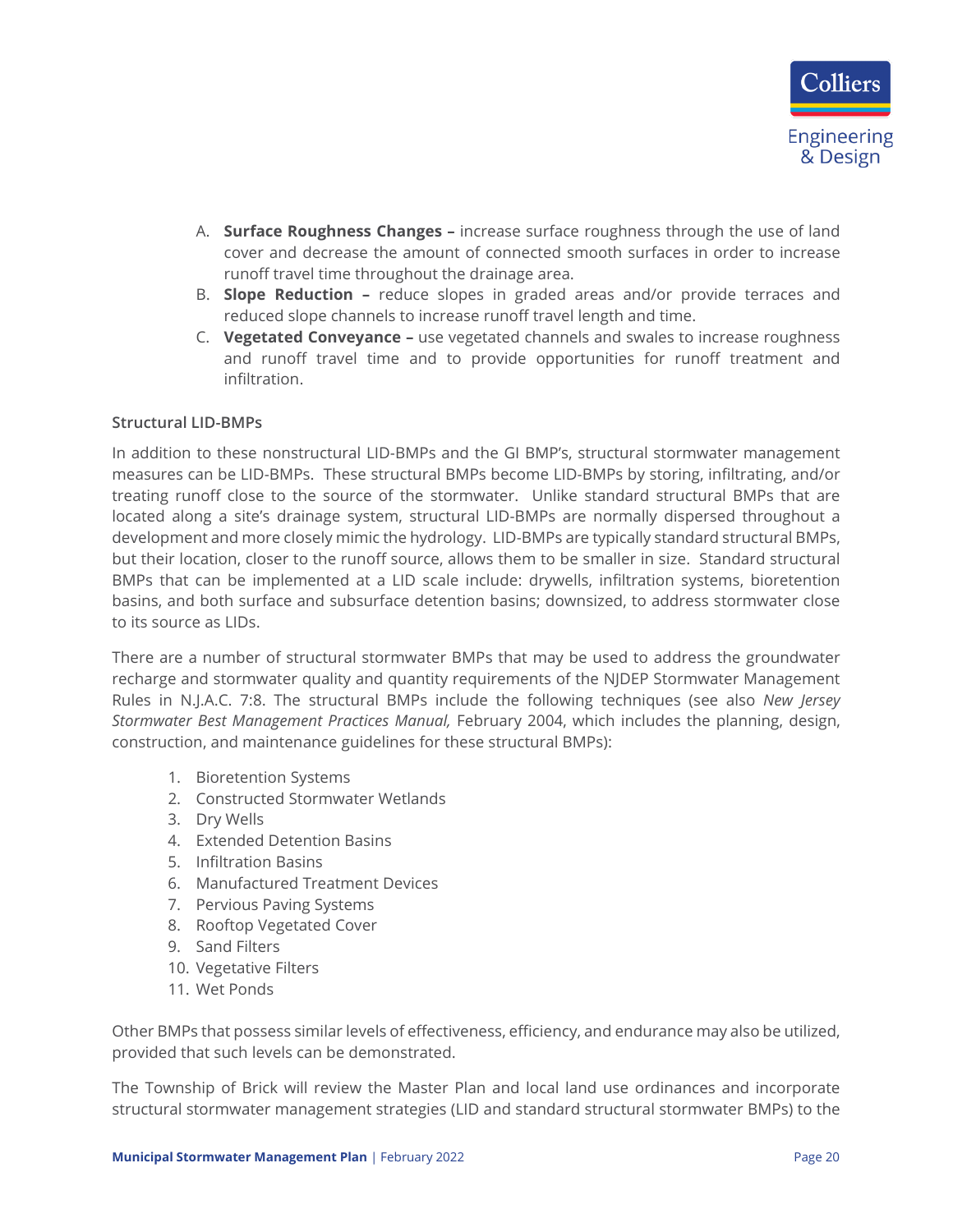

extent practicable and in accordance with sound planning, science, engineering and construction principles, as they apply to its unique environment.

The Township of Brick Stormwater Control Ordinance contains the following sections to be utilized in conjunction with N.J.A.C 7:8.

- Section 396-6 Design and Performance Standards for Stormwater Management Measures
- Section 396-7 Stormwater Management Requirements for Major Development
- Section 396-8 Methods of Calculation of Stormwater Runoff and Groundwater Recharge
- Section 396-9 Sources for Technical Guidance
- Section 396-10 Solids and floatable materials control standards
- Section 396-11 Safety Standards for Stormwater Management Basins
- Section 396-12 Requirements for Site Development Stormwater Plan
- Section 396-13 Maintenance and Repair

### <span id="page-23-0"></span>MITIGATION PLANS

A mitigation plan is required to grant a variance or exemption form design and performance standards of the Township of Brick's MSWMP. The mitigation requirements offer a hierarchy of options that clearly offset the effect on the three elements of the MSWMP; groundwater recharge, stormwater quantity control, and/or stormwater quality control that was created by granting the variance or exemption. Below are the three (3) options available to developer's wishing to request a variance or exemption from the design and performance standards of the Township of Brick's Municipal Stormwater Management Plan and Land Use Chapter 396.

1. **Option 1:** Exemptions are to be granted only upon the condition that the applicant provides a mitigation project of equal or additional stormwater design benefit value within the same sub-watershed as delineated by the HUC 14 number. For example, if the applicant cannot reduce the peak rate of runoff from the 2-, 10- and 100-year storm event to meet the 50%, 75% and 80% requirement on the site, the mitigation project might be retrofitting an existing basin within the same watershed with an outlet control device to reduce the peak rates of runoff by the same cfs reductions. The applicant would be required to analyze the existing drainage shed to the basin and determine the outflow device that would meet the peak rate of flow requirements. The developer must ensure long term maintenance of the project, including maintenance requirements under Chapters 8 and 9 of the NJDEP Stormwater BMP Manual.

Under Option 1, the applicant may select a specific mitigation project listed in this plan or work with the Township of Brick Engineering and Planning Department to determine a suitable mitigation project in the same drainage area (HUC 14) from the general types of mitigation projects listed in this plan. The review of stormwater management design for the site and stormwater criteria provided by the mitigation project will be reviewed and approved by the Planning or Zoning Board Engineer, whichever is applicable, under the review process.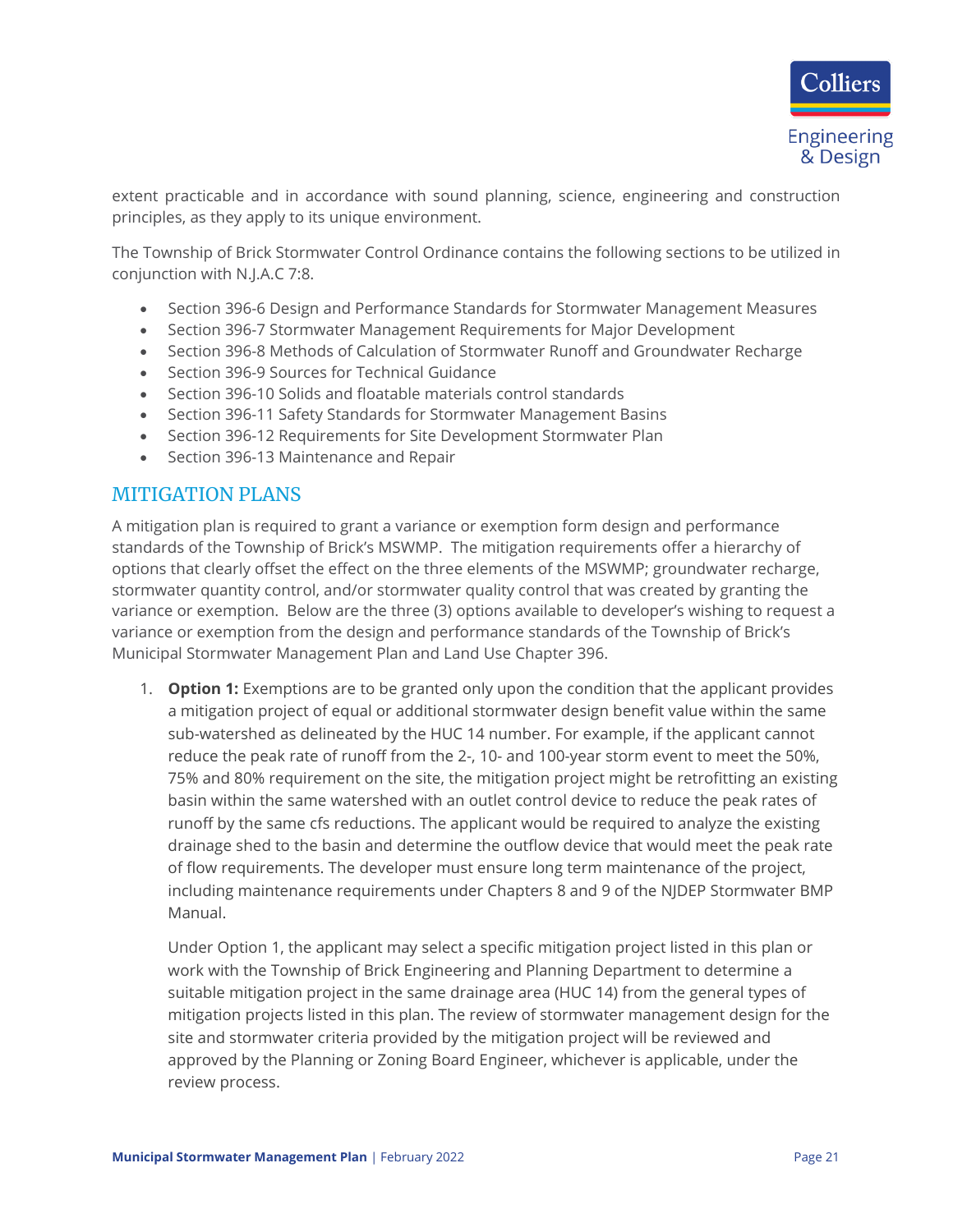

2. **Option 2:** If a suitable site cannot be located or determined with the same drainage area (HUC 14) as the proposed development, as set forth in Option 1, the mitigation project may provide mitigation that does not have the equivalent stormwater design benefit value but addresses the same issue (i.e. Water quality, water quantity or recharge). For example, if the applicant cannot meet the 80% reduction of the Total Suspended Solids requirement at the site, the mitigation project might be a site creating a vegetated buffer at a lake edge to reduce fecal impairment, improving water quality.

In the case of Option 2, the applicant will be required to determine the cost of meeting the design requirement on the development site and provide a stormwater design of equal or greater value at the mitigation site. The cost estimates for the stormwater development and mitigation will be reviewed and approved by the Planning or Zoning Board Engineer, whichever is applicable, under the review process.

3. **Option 3:** The Planning or Zoning Board may allow the developer to provide funding for a specific project that has been identified in the Stormwater Management Plan if the value of meeting the on-site stormwater design is so low that it will not fund an entire project. The funding must be equal to or greater than the cost to implement the mitigation project, including costs associated with purchasing the property or easement for mitigation, and the cost associated with the long-term maintenance requirements of the mitigation measure. The cost estimates for the stormwater development and mitigation will be reviewed and approved by the Planning or Zoning Board Engineer, whichever is applicable, under the review process. Option 3 should be used only on small redevelopment projects where all other options have been exhausted.

The Township of Brick requires applicants that are seeking a variance or exemption from the design and performance standards of the MSWMP to refer to the current list of mitigation projects that would qualify as candidates to be included in the applicant's proposed mitigation plan.

Annually, the Township Engineer and Township Planner in conjunction with the Township Environmental Commission shall develop and/or amend a list if mitigation projects throughout the Township that may be used by applicants seeking a variance or exemption form the design and performance standards set by the Township MSWMP. The mitigation list is intended to provide the desired hierarchy of projects for the element of the MSWMP that the variance or exemption was granted. The current list of mitigation projects will be kept on file at the Township Municipal Building and will be made available upon request.

### <span id="page-24-0"></span>**Mitigation Project Criteria**

The following criteria should be applied for developers who request a waiver under NJAC 7:8 for meeting the stormwater regulations on site:

1. The applicant demonstrates that it is technically impracticable to meet any one or more of the design and performance standards on-site. For the purposes of this analysis, technical impracticability exists only when the design and performance standard cannot be met for engineering, environmental,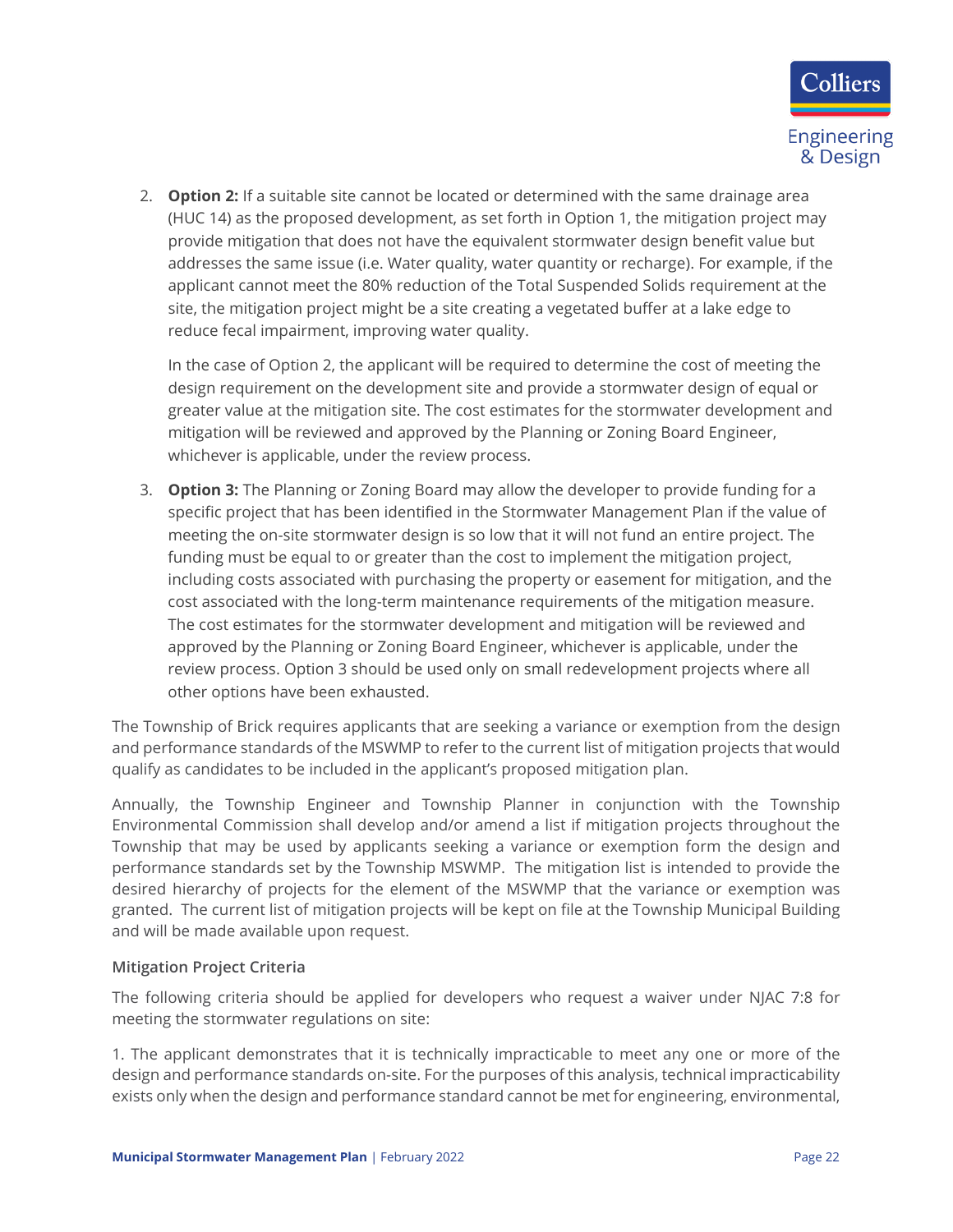or safety reasons. A municipality's approval of a variance shall apply to an individual drainage area and design and performance standard and shall not apply to an entire site or project, unless an applicant provides the required analysis for each drainage area within the site and each design and performance standard;

2. The applicant demonstrates that the proposed design achieves the maximum possible compliance with the design and performance standards on-site; and

3. A mitigation project in accordance with the following is implemented.

i. The mitigation project may be selected from the municipal mitigation plan or may be proposed by the applicant, provided it meets the criteria in the municipal mitigation plan.

ii. The mitigation project shall be approved no later than preliminary or final site plan approval of the major development.

iii. The mitigation project shall be located in the same HUC 14 as the area of the major development subject to the variance.

iv. The mitigation project shall be constructed prior to, or concurrently with, the major development.

v. The mitigation project shall comply with the green infrastructure standards at N.J.A.C. 7:8-5.3.

vi. If the variance that resulted in the mitigation project being required is from the green infrastructure standards at N.J.A.C. 7:8-5.3, then the mitigation project must use green infrastructure BMPs in Table 5-1, and/or an alternative stormwater management measure approved in accordance with N.J.A.C. 7:8-5.2(g) that meets the definition of green infrastructure to manage an equivalent or greater area of impervious surface and an equivalent or greater area of motor vehicle surface as the area of the major development subject to the variance. Grass swales and vegetative filter strips may only be used in the mitigation project if the proposed project additionally includes a green infrastructure BMP other than a grass swale or vegetative filter strip. The green infrastructure used in the mitigation project must be sized to manage the water quality design storm, as defined at N.J.A.C. 7:8-5.5(d), at a minimum, and is subject to the applicable contributory drainage area limitation specified at N.J.A.C. 7:8-5.2(g) or 5.3(b), as applicable.

vii. A variance from the groundwater recharge standards at N.J.A.C. 7:8-5.4 may be granted if one of the following is met:

1) The average annual groundwater recharge provided by the mitigation project must equal or exceed the average annual groundwater recharge deficit resulting from granting the variance for the major development; or

2) Runoff infiltrated during the two-year storm from the mitigation project must equal or exceed the deficit resulting from granting the variance from the required infiltration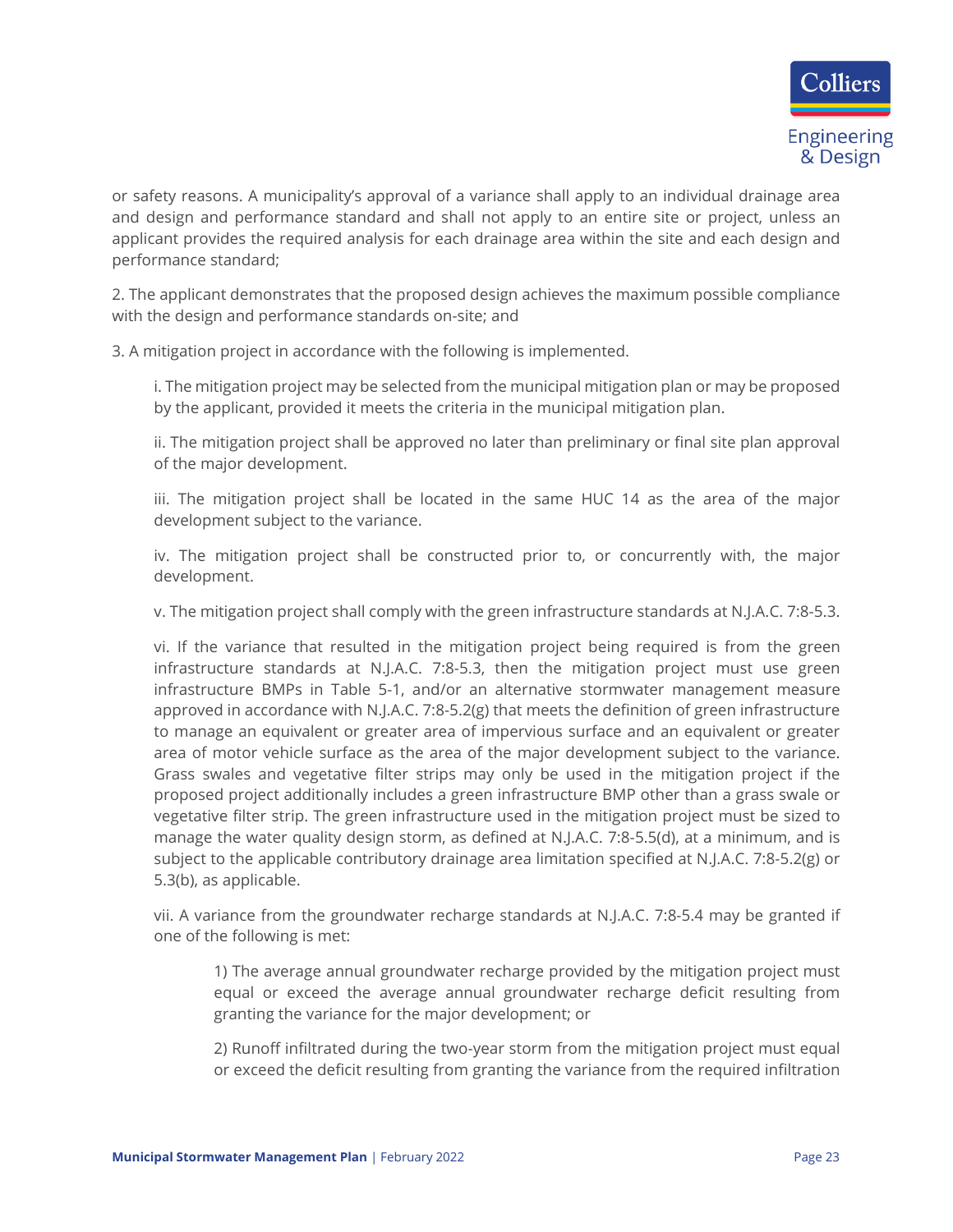

of the increase in runoff volume from pre-construction to post-construction from the major development.

viii. A variance from the stormwater runoff quality standards at N.J.A.C. 7:8-5.5 may be granted if the following are met:

1) The total drainage area of motor vehicle surface managed by the mitigation project(s) must equal or exceed the drainage area of the area of the major development subject to the variance and must provide sufficient TSS removal to equal or exceed the deficit resulting from granting the variance for the major development; and

2) The mitigation project must remove nutrients to the maximum extent feasible in accordance with N.J.A.C. 7:8-5.5(f).

ix. A variance from the stormwater runoff quantity standards at N.J.A.C. 7:8-5.6 may be granted if the following are met:

1) The applicant demonstrates, through hydrologic and hydraulic analysis, including the effects of the mitigation project, that the variance will not result in increased flooding damage below each point of discharge of the major development.

2) The mitigation project discharges to the same watercourse and is located upstream of the major development subject to the variance; and

3) The mitigation project provides peak flow rate attenuation in accordance with N.J.A.C. 7:8-5.6(b)3 for an equivalent or greater area than the area of the major development subject to the variance. For the purposes of this demonstration, equivalent includes both size of the area and percentage of impervious surface and/or motor vehicle surface.

x. The applicant or the entity assuming maintenance responsibility for the associated major development shall be responsible for preventive and corrective maintenance (including replacement) of the mitigation project and shall be identified as such in the maintenance plan established in accordance with N.J.A.C. 7:8-5.8. This responsibility is not transferable to any entity other than a public agency, in which case, a written agreement with that public agency must be submitted to the review agency.

More detailed information on the current projects can be obtained from the Township Engineer or Township Planner.

Any approved variance shall be submitted by the municipality to the county review agency and the Department by way of written report describing the variance as well as the mitigation within 30 days of the approval.

#### <span id="page-26-0"></span>**Administration of Stormwater Mitigation Plan**

The following information is required for each waiver granted from the performance standards contained within Section 396 of the Township of Brick Stormwater Management Code.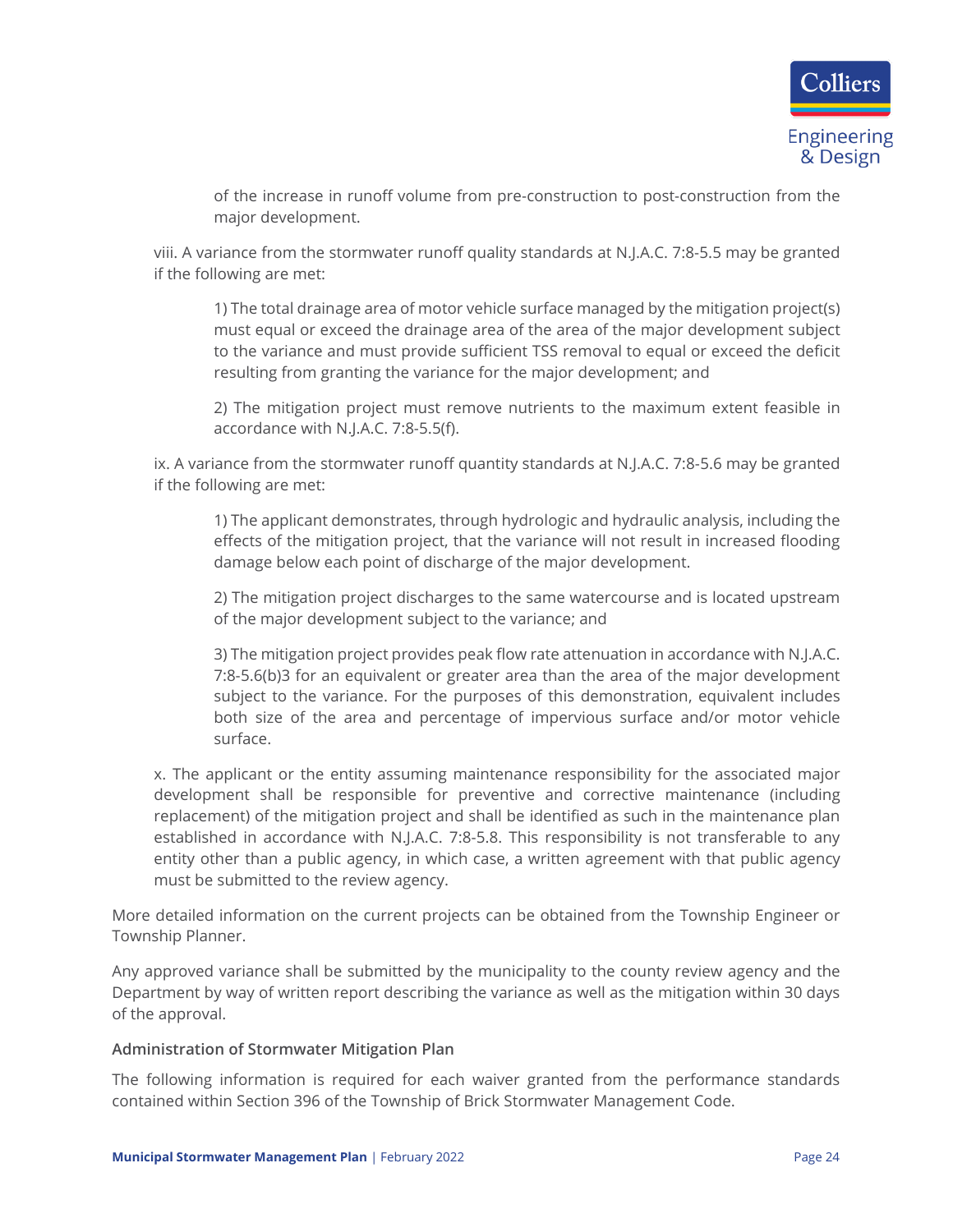

- 1. A statement detailing the impact from non-compliance. A table shall be provided to quantify what would be required for the project to achieve the standards set, the value of achieved based on the standards and the extent of value that will need to be mitigated off site.
- 2. Narrative and supporting information regarding the need for the waiver including;
	- a. The waiver cannot be due to a condition created by the applicant. If the applicant can comply with the Stormwater Management rules through a reduction in the scope of the project, the applicant has created the condition and a waiver cannot be issued. Demonstrate that the need for a waiver is not created by the applicant.
	- b. Provide a discussion and supporting documentation of the site conditions peculiar to the subject property that prevent the construction of a stormwater management facility that would achieve full compliance with the design and performance standards. Site conditions may include soil type, the presence of karst geology, acid soils, a high groundwater table, unique conditions that would create an unsafe design, as well as conditions that may provide a detrimental impact to public health, welfare and safety. o Demonstration that the grant of the requested waiver/exemption would not result in an adverse impact that would not be compensated for by offsite mitigation.
- 3. Sensitive Area Identify areas that are sensitive to the proposed activity related to the performance standard form which a waiver is sought. Demonstrate that the mitigation site contributes to the same sensitive area.
- 4. Design of the Mitigation Project Provide the design details of the mitigation project. This includes, but is not limited to, drawings, calculations and other information needed to evaluate the mitigation project.
- 5. Responsible Party List the party or parties responsible for the construction and the maintenance of the mitigation project. Documentation must be provided to demonstrate that the responsible party's aware of, has authority to, and accepts the responsibility for construction and maintenance. Under no circumstance shall the responsible party be an individual single-family homeowner. Selection of a project location that is under municipal authority avoids the need to obtain authority from a third party for the construction and future maintenance of the project.

Maintenance – Include a maintenance plan that addresses the maintenance criteria at N.J.A.C. 7:8-5:8. In addition, if the maintenance responsibility is being transferred to the municipality or another entity, the entity responsible for the cost of the maintenance must be identified. The municipality may provide the option for the applicant to convey the mitigation project to the municipality, if the applicant provides for the cost of maintenance in perpetuity.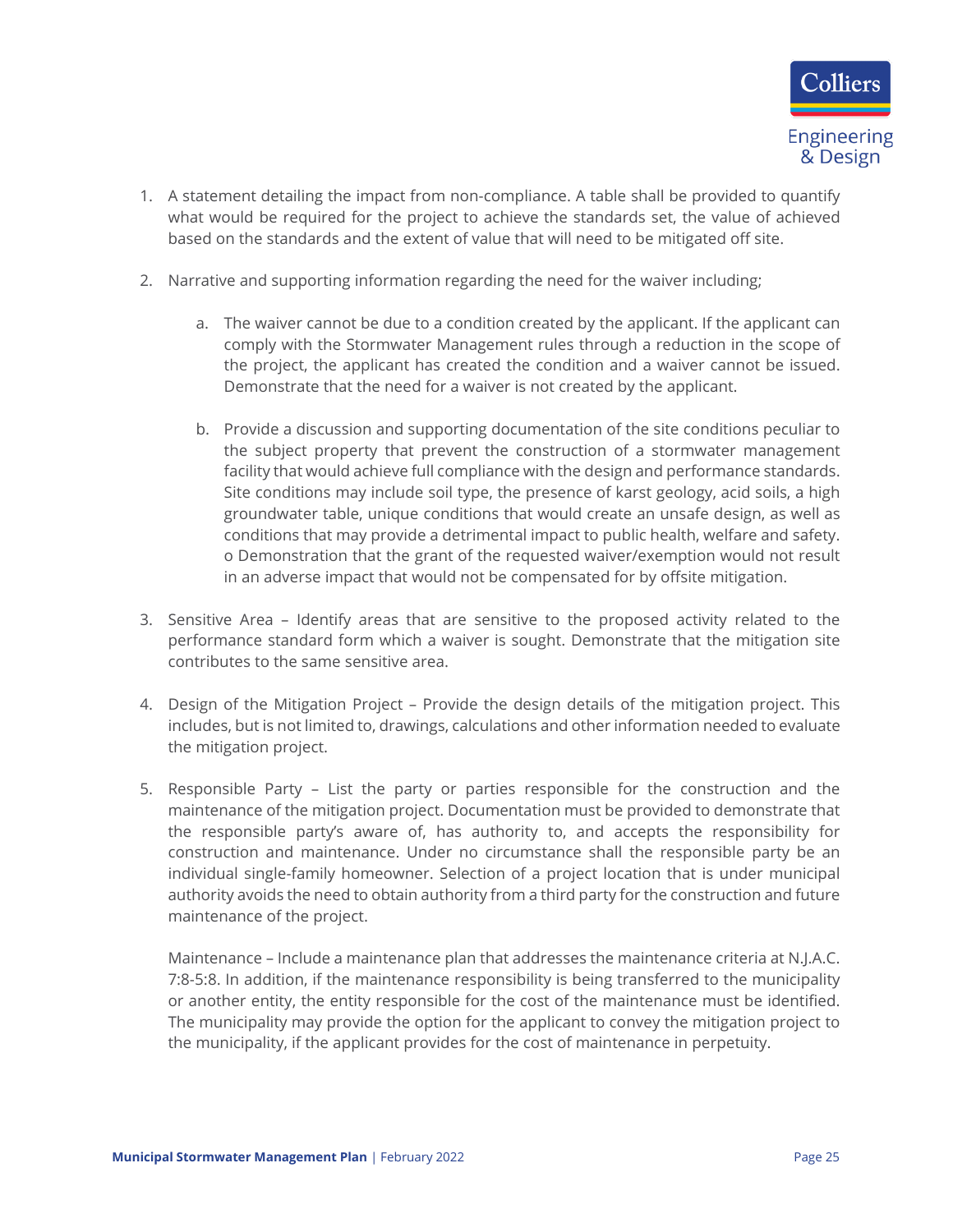

- 6. Permits Obtain any and all necessary local, State or another applicable permit for the mitigation measures or project must be obtained prior to the municipal approval of the project for which mitigation is being provided.
- 7. Construction Demonstrate that the construction of the mitigation project coincides with the construction of the proposed project. A certificate or occupancy or final approval by the municipality for the project requiring mitigation cannot be issued until the mitigation project or measure receives final approval. Any mitigation projects proposed by the municipality to offset the stormwater impacts of that municipality's own projects must be completed within 6 months of the completion of the municipal project. In order to remain in compliance with their NJDPES General Permit.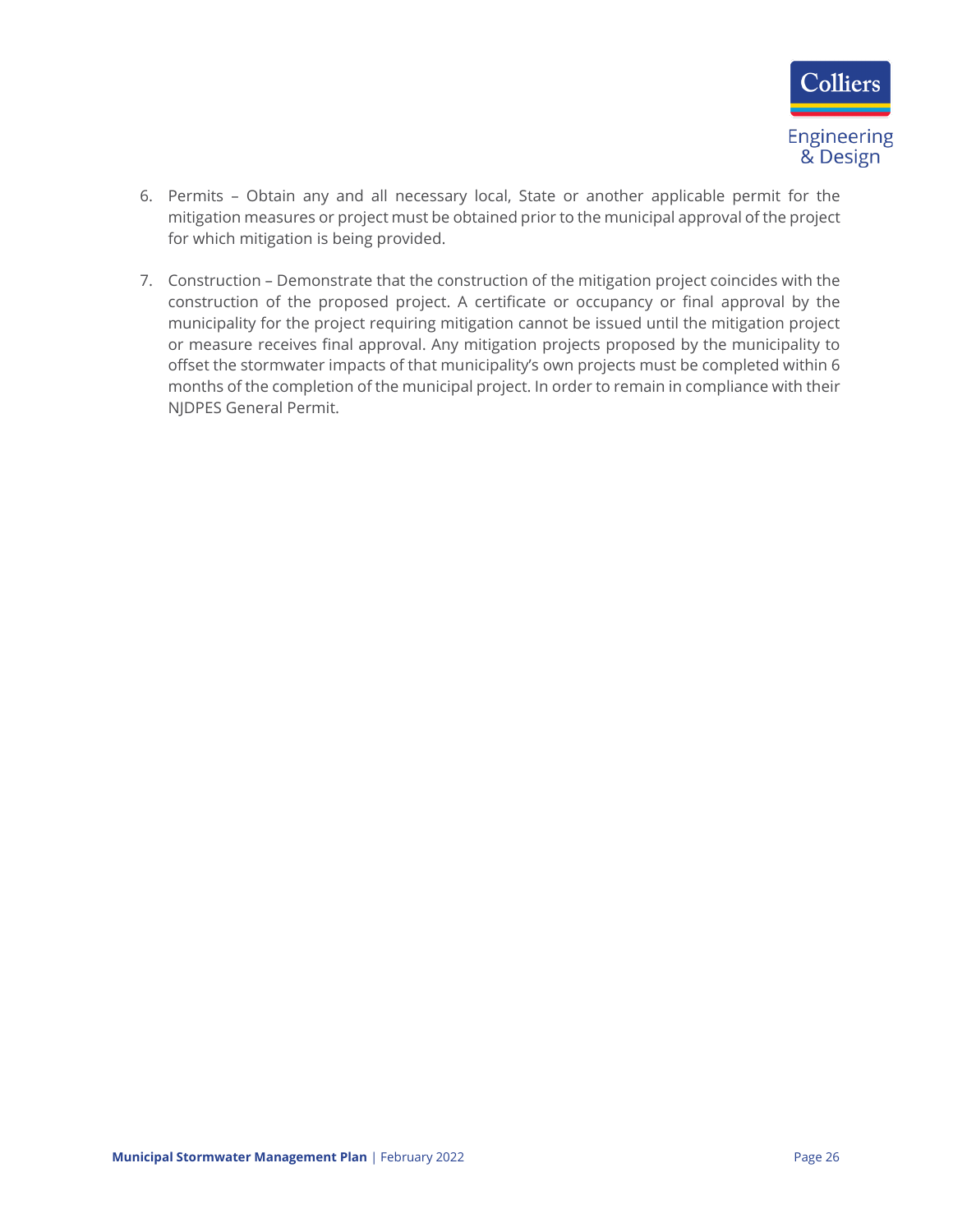

## Appendix C-1 – Township of Brick Waterways Map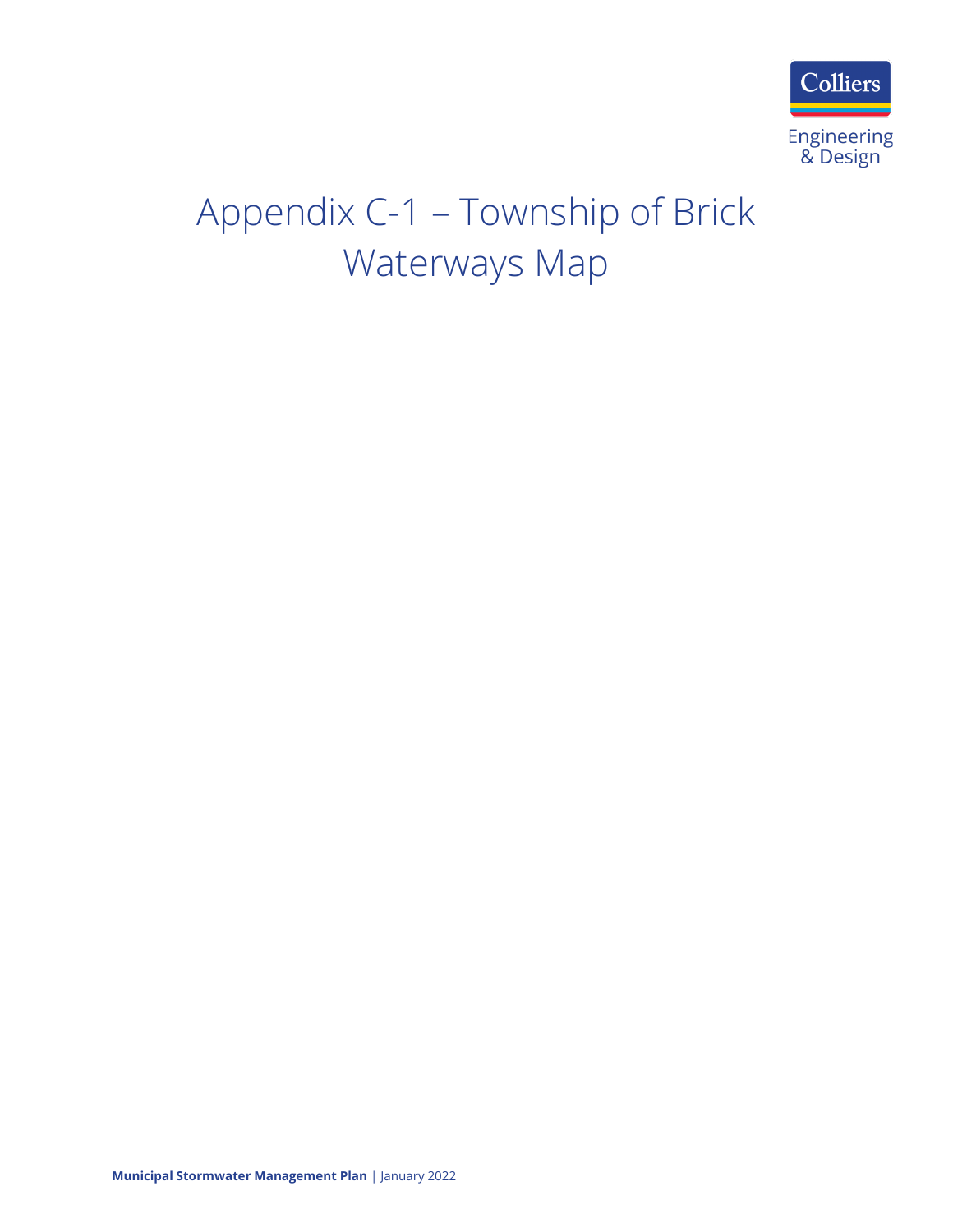

## Appendix C-2 – Township of Brick USGS Map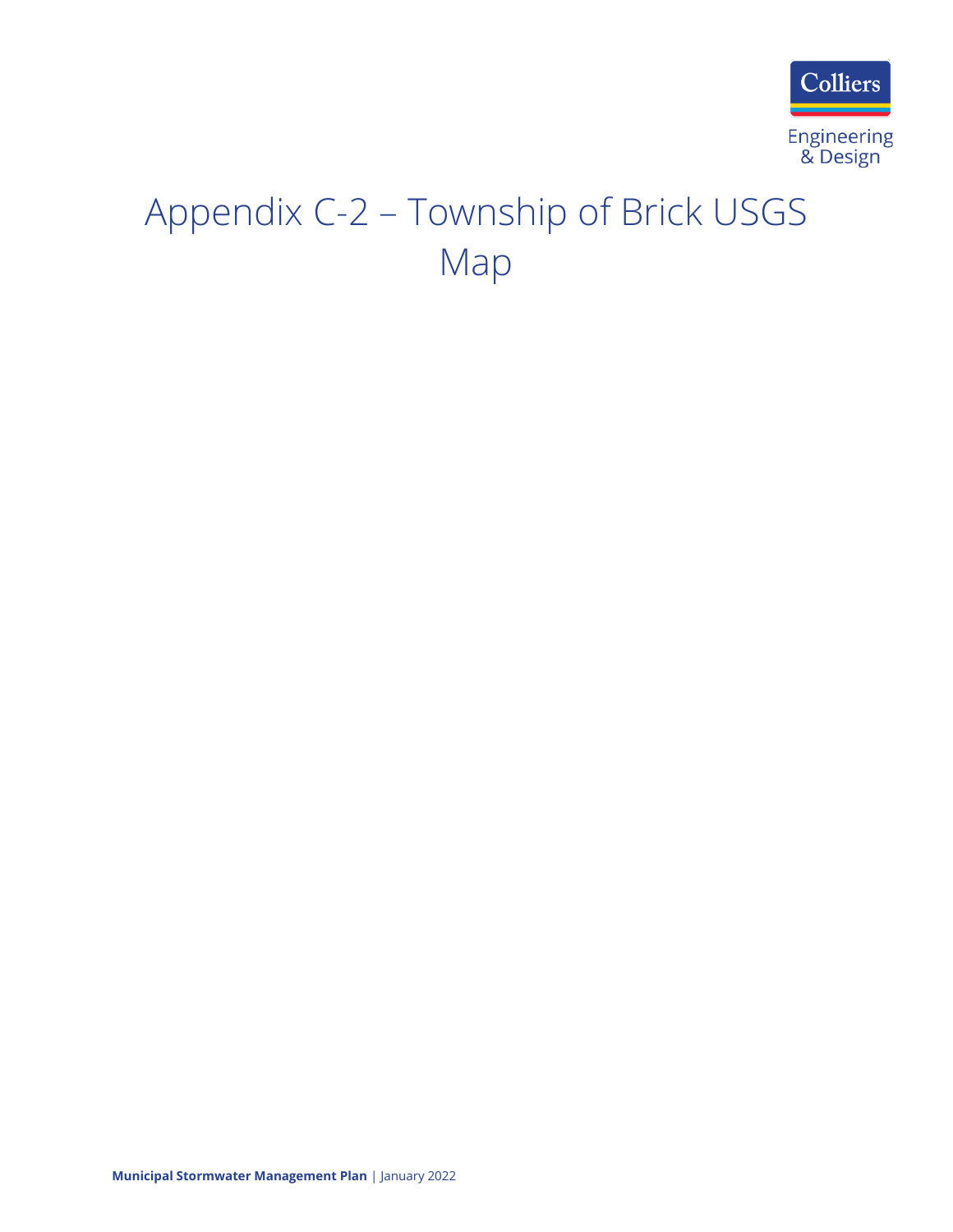

## Appendix C-3 – Township of Brick Groundwater Recharge Map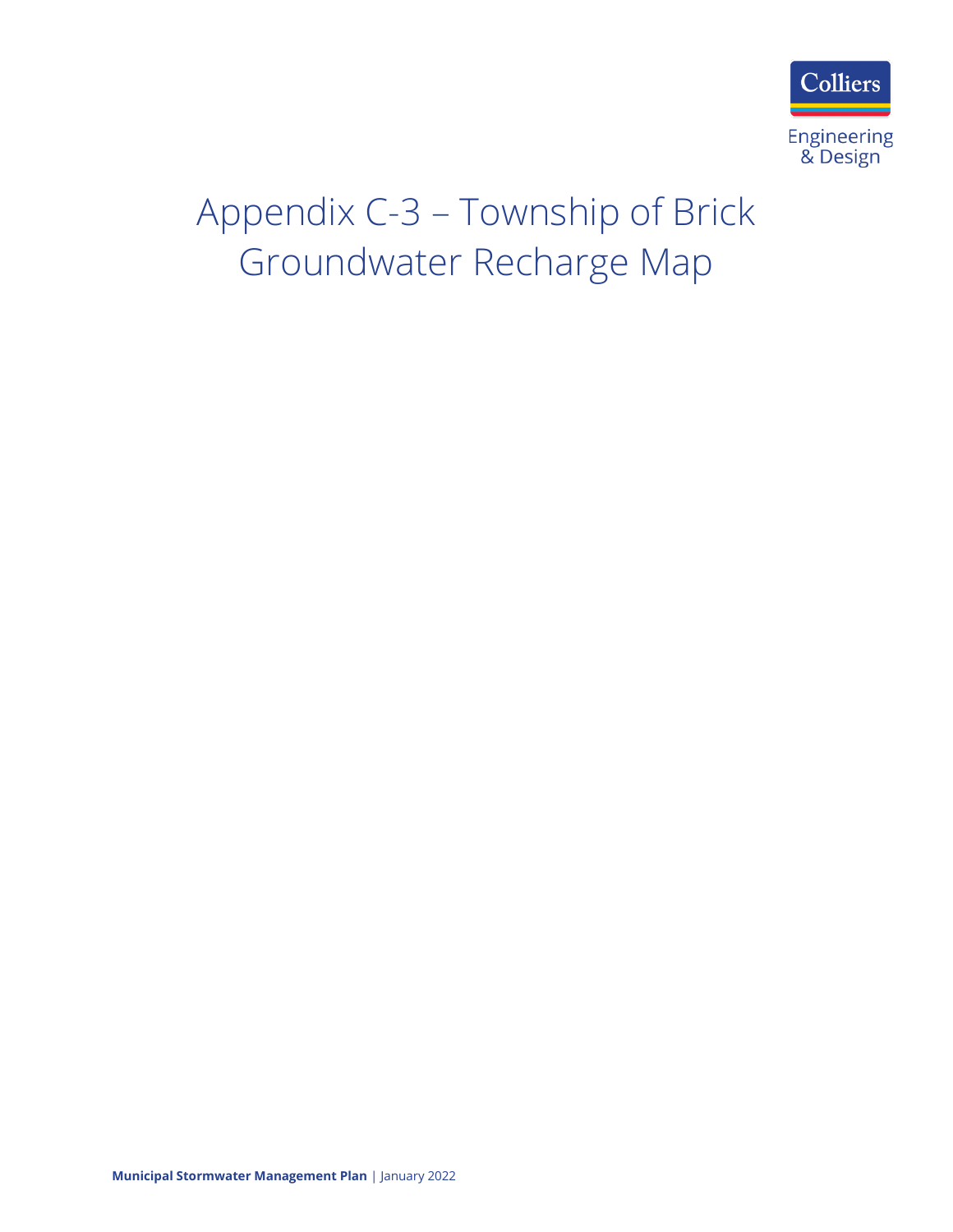

## Appendix C-4 – Township of Brick Wellhead Protection Areas Map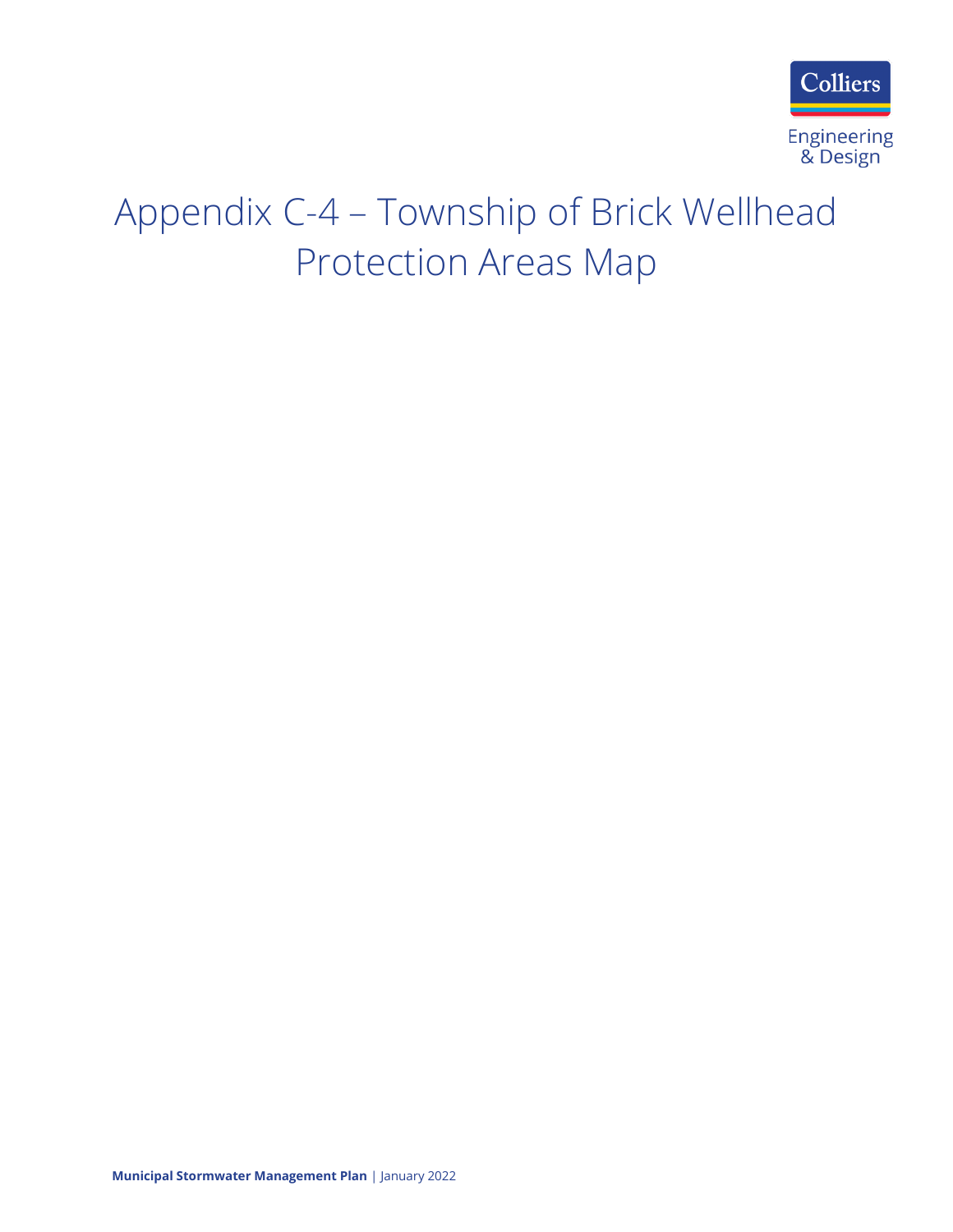

## Appendix C-5 – Township of Brick Land Use/Land Cover Map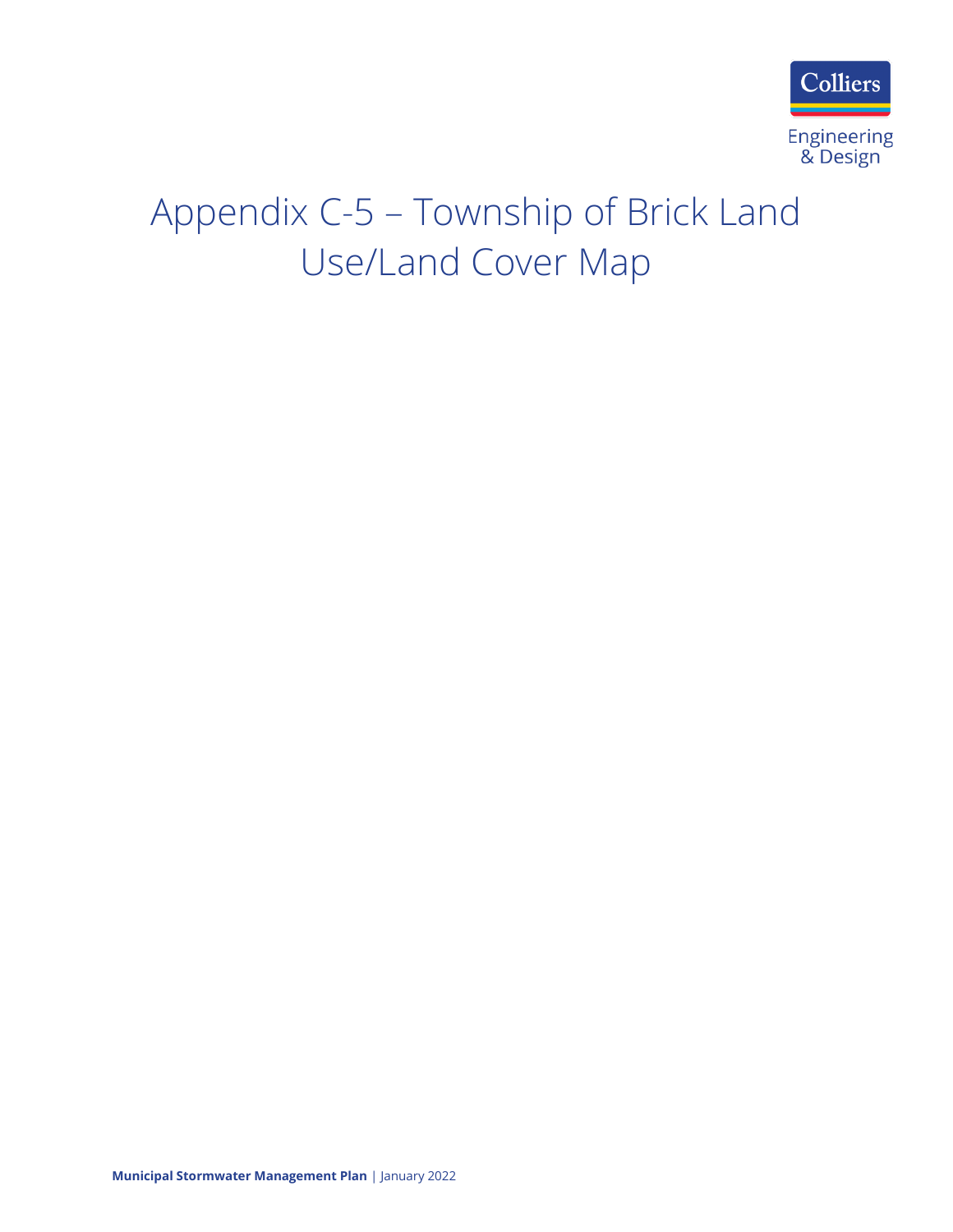

## Appendix C-6 – Township of Brick HUC 14's Map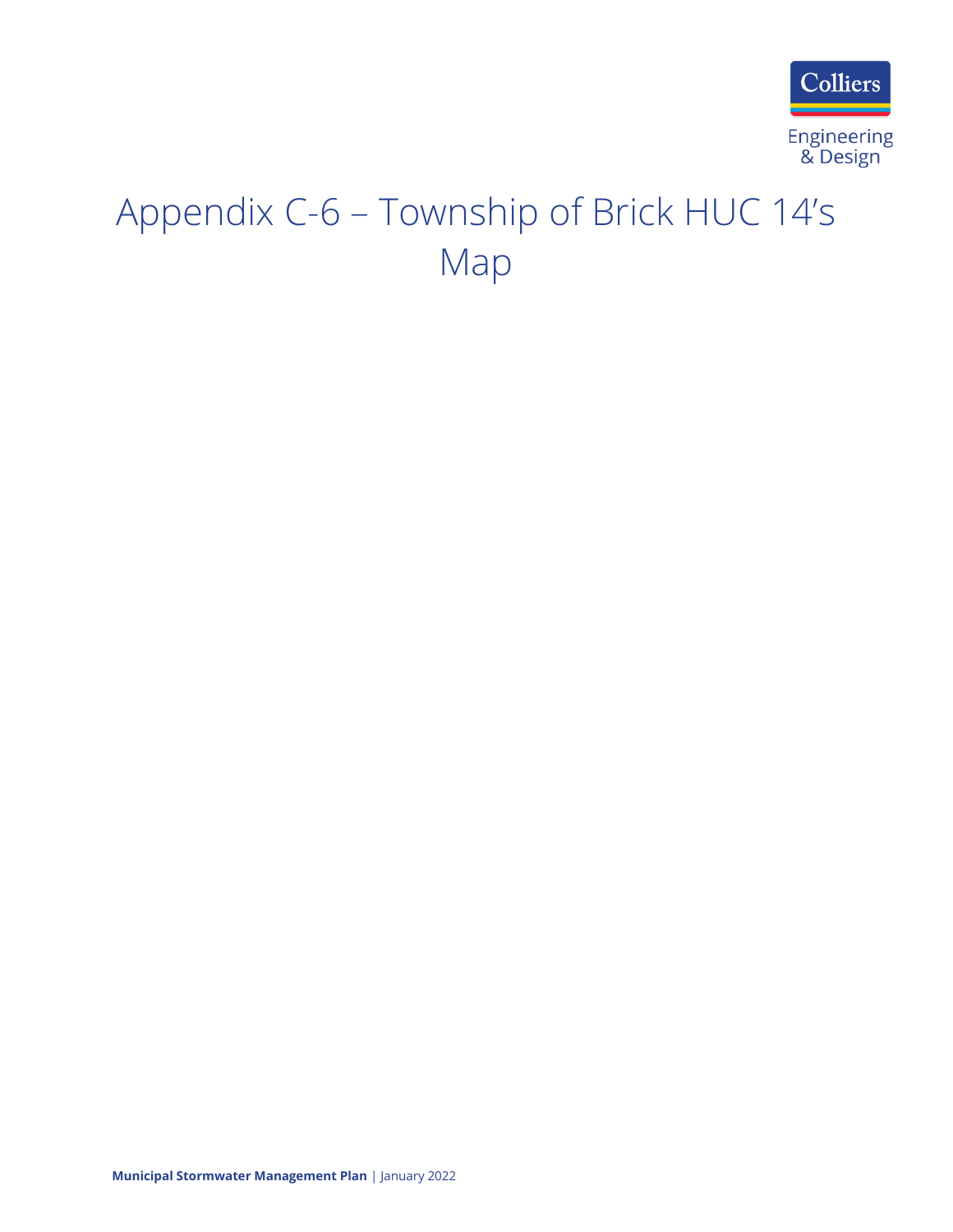

## Appendix C-7 – Township of Brick Zoning Map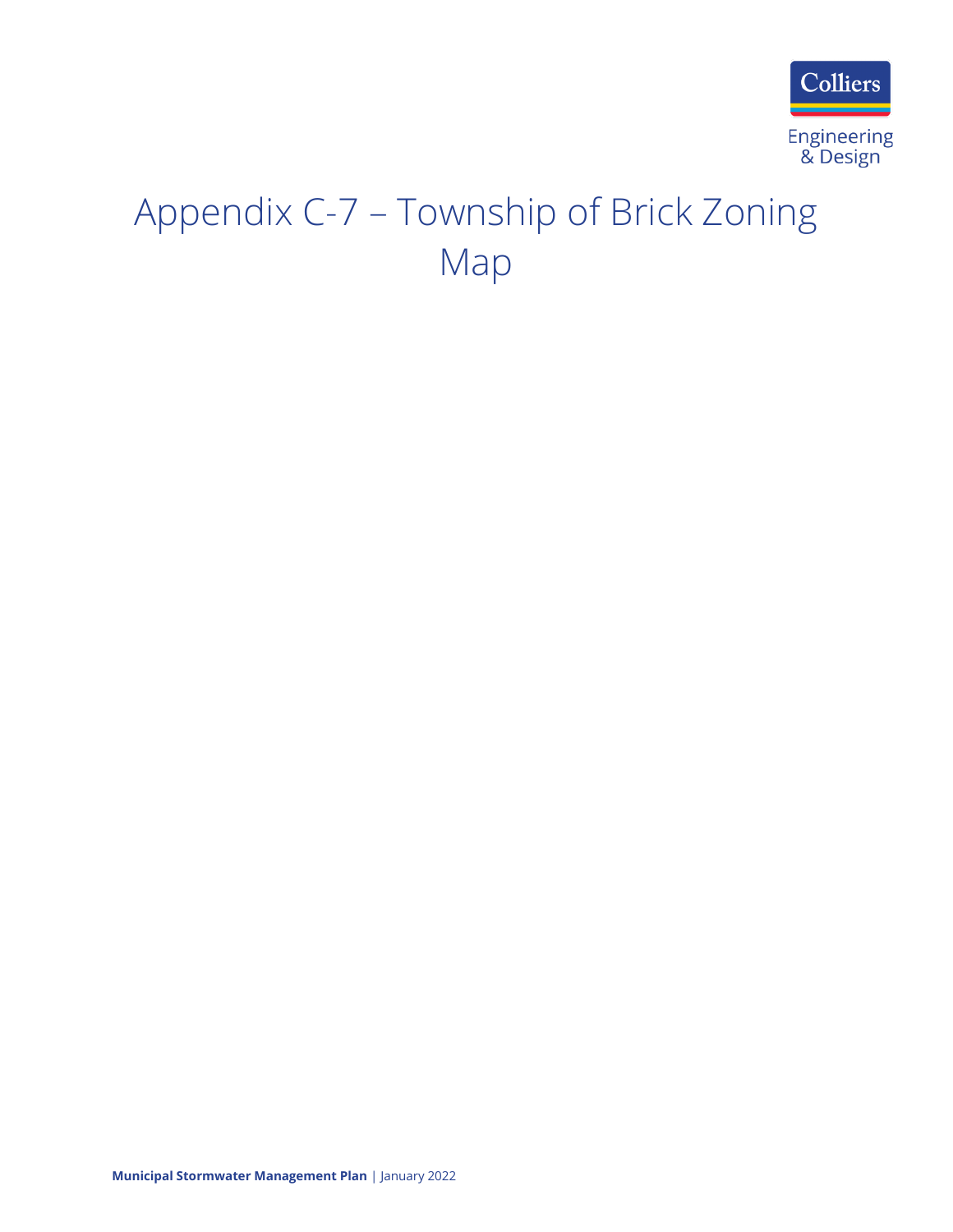

## Appendix C-8 – Township of Brick Wetlands and Water Map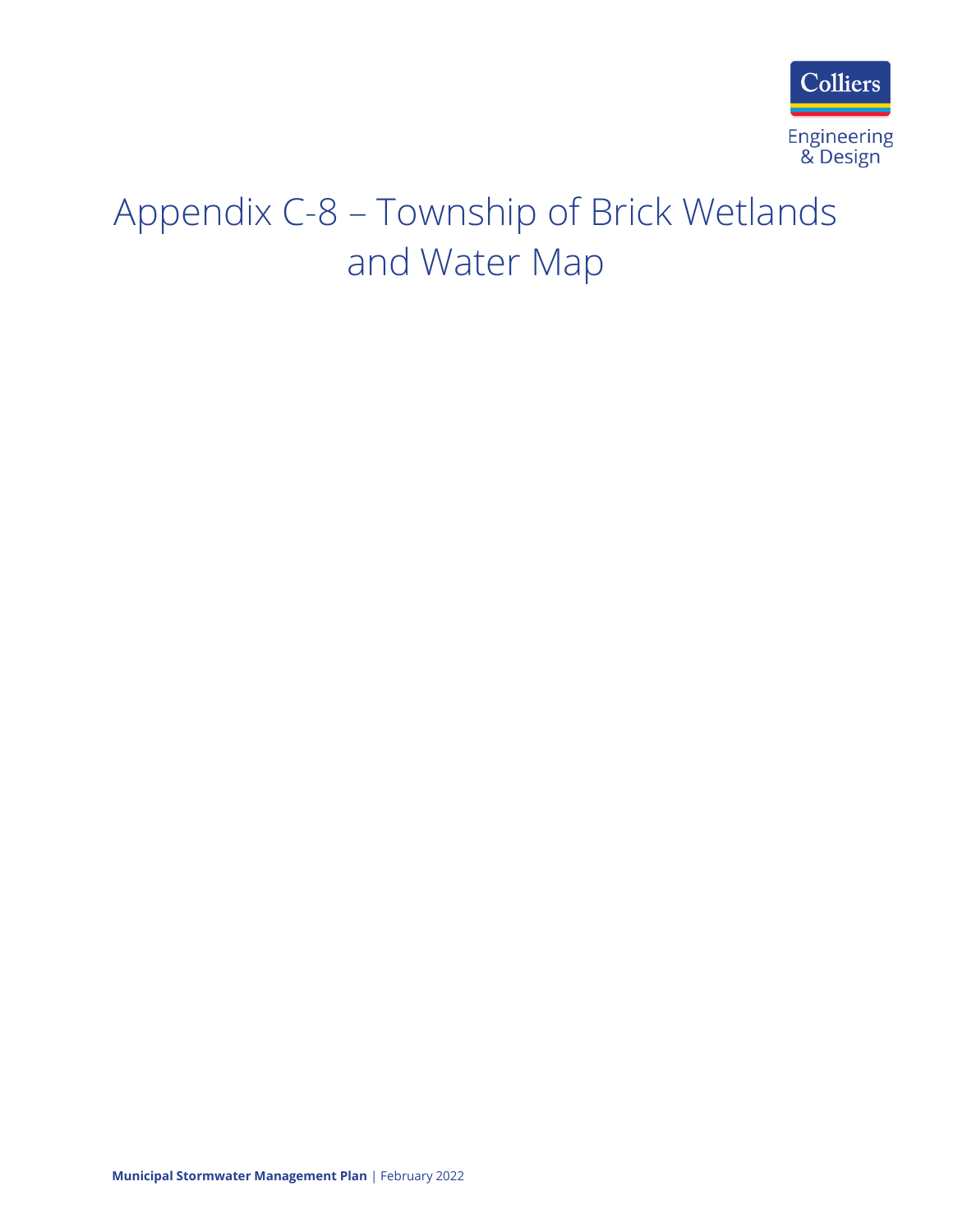

## Appendix C-9 – Township of Brick Drainage System Maintenance Map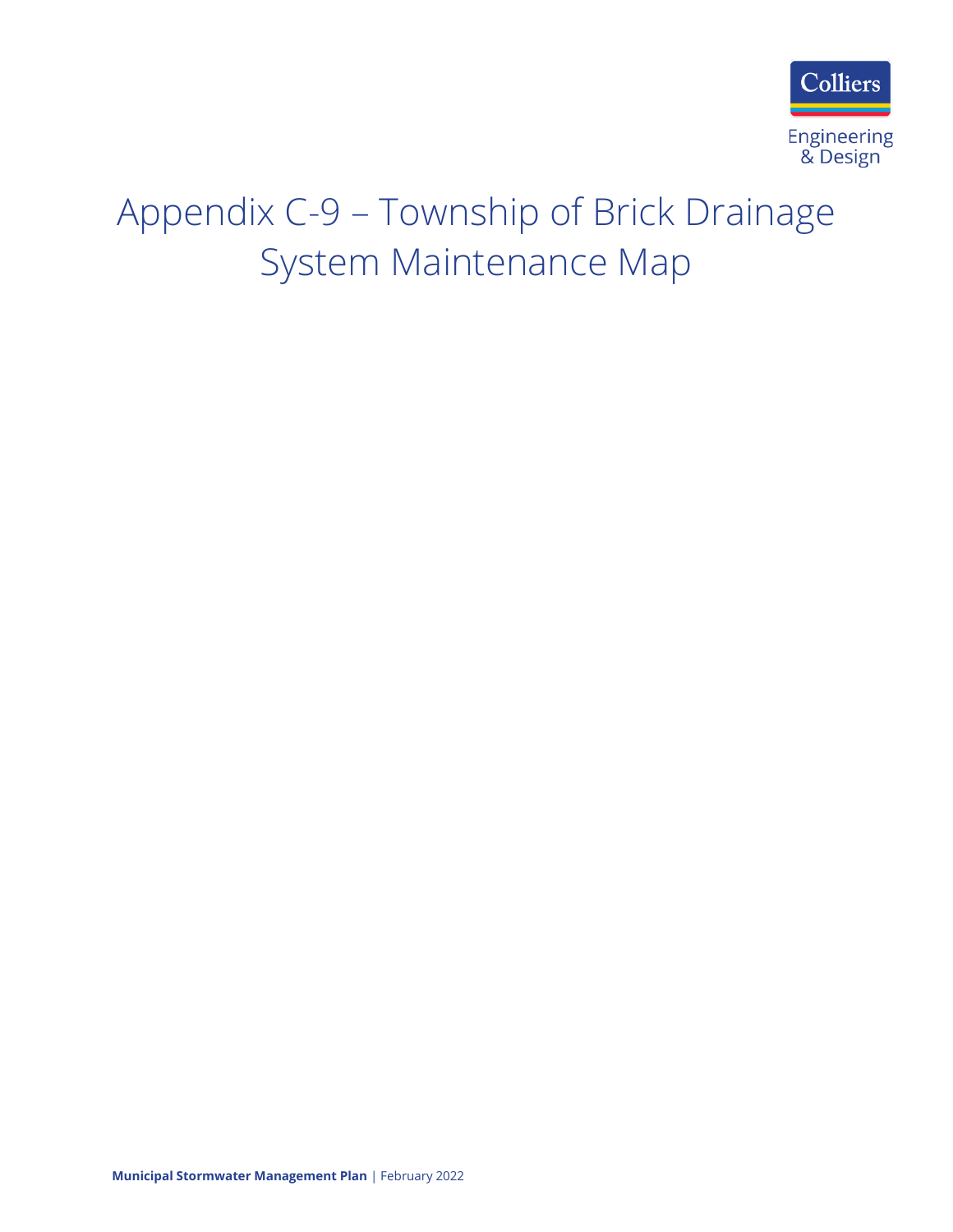

## Table C-1: Build Out Calculations for HUC 14's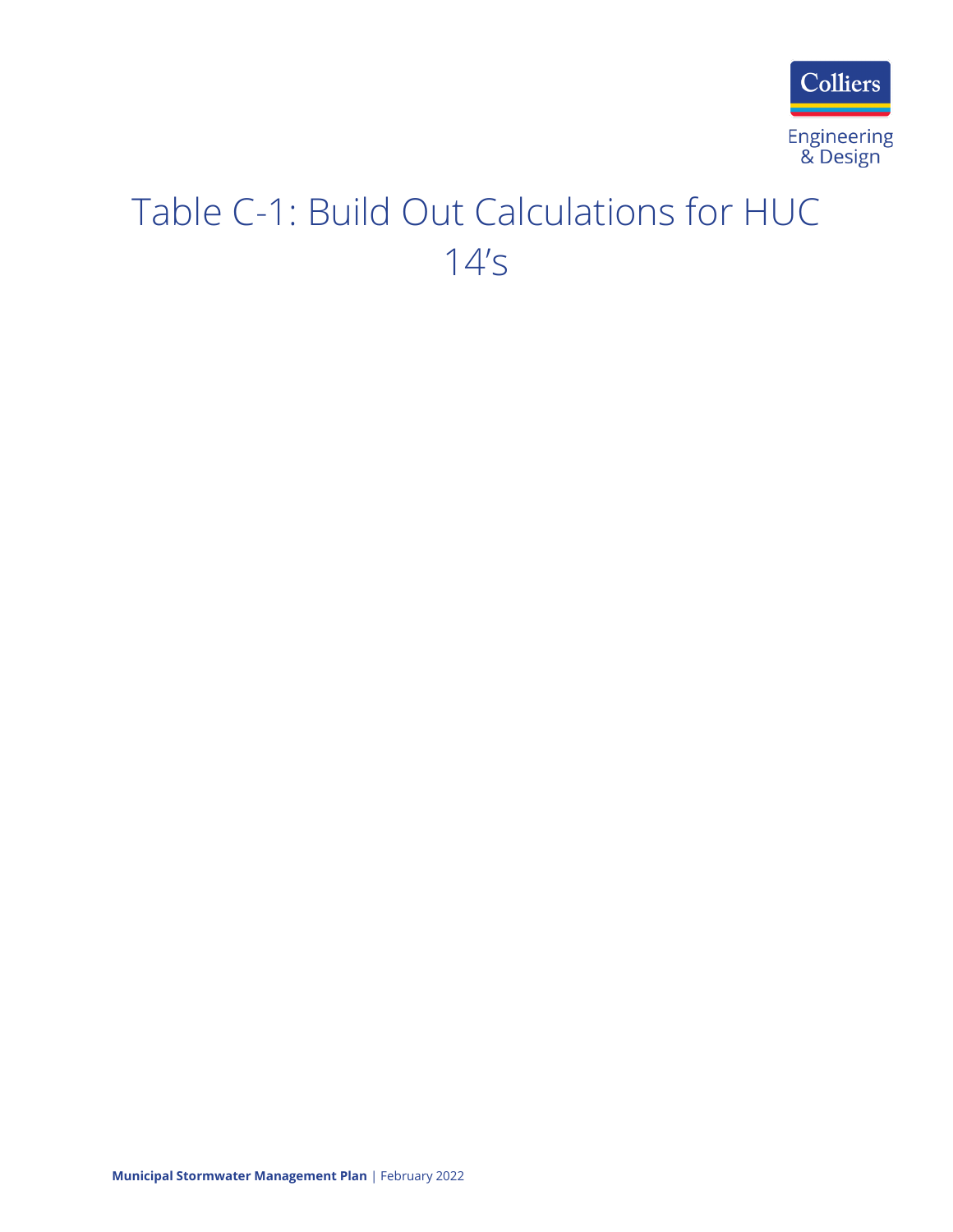

## Table C-2: Pollutant Loads by Land Cover

**Municipal Stormwater Management Plan** | February 2022